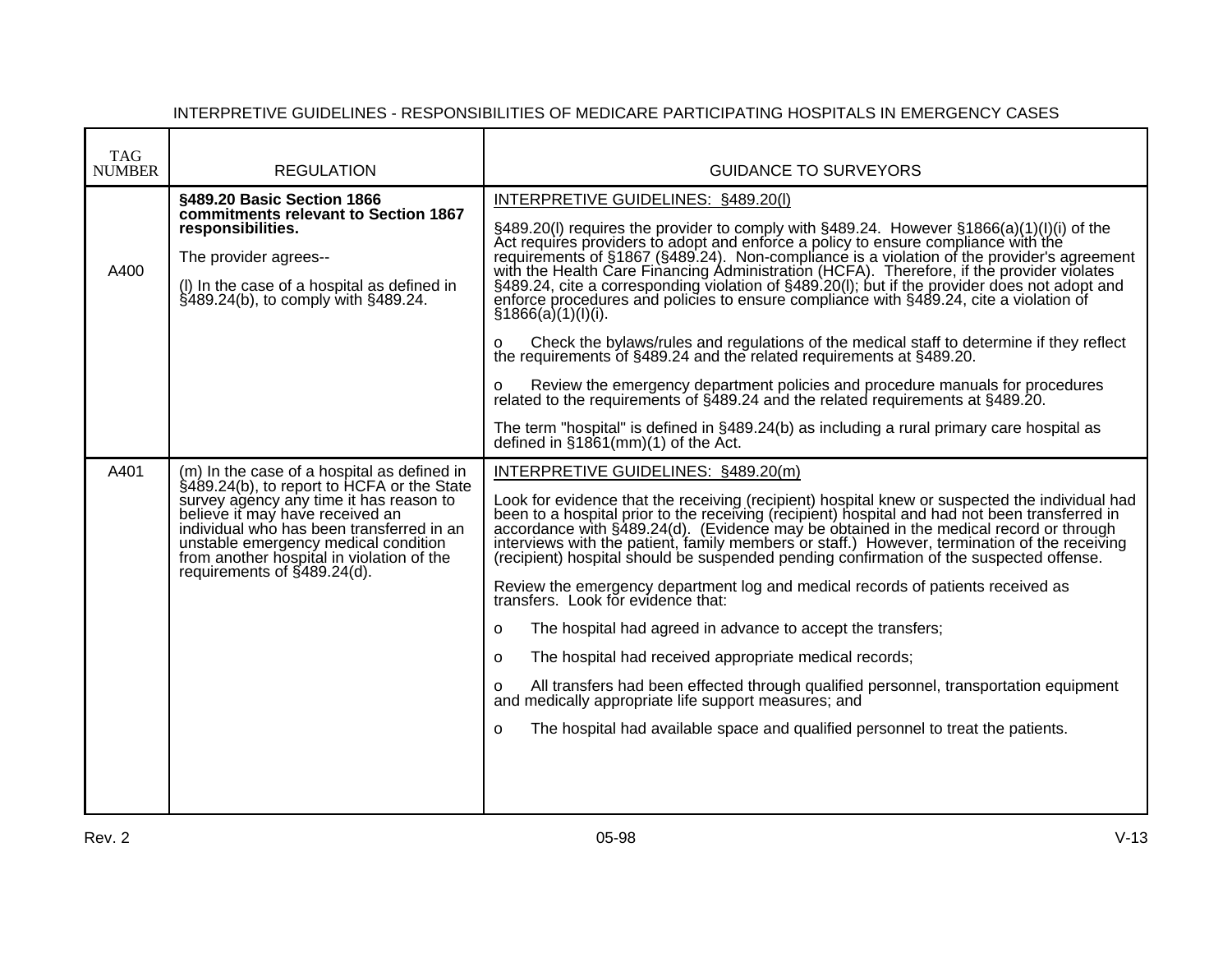| <b>TAG</b><br><b>NUMBER</b> | <b>REGULATION</b>                                                                                                                                                                                                                                                                                                                                                                                                                                                                                                                                                                                                                                                                                                                                                                                                                                                                                                                          | <b>GUIDANCE TO SURVEYORS</b>                                                                                                                                                                                                                                                                                                                                                                                                                                                                                                                                                                                                                                                                                                                                                      |
|-----------------------------|--------------------------------------------------------------------------------------------------------------------------------------------------------------------------------------------------------------------------------------------------------------------------------------------------------------------------------------------------------------------------------------------------------------------------------------------------------------------------------------------------------------------------------------------------------------------------------------------------------------------------------------------------------------------------------------------------------------------------------------------------------------------------------------------------------------------------------------------------------------------------------------------------------------------------------------------|-----------------------------------------------------------------------------------------------------------------------------------------------------------------------------------------------------------------------------------------------------------------------------------------------------------------------------------------------------------------------------------------------------------------------------------------------------------------------------------------------------------------------------------------------------------------------------------------------------------------------------------------------------------------------------------------------------------------------------------------------------------------------------------|
| A402                        | (q) In the case of a hospital as defined in<br>$§$ 489.24(b)--<br>(1) To post conspicuously in any<br>emergency department or in a place or<br>places likely to be noticed by all<br>individuals entering the emergency<br>department, as well as those individuals<br>waiting for examination and treatment in<br>areas other than traditional emergency<br>departments (that is, entrance, admitting<br>area, waiting room, treatment area) a sign<br>(in a form specified by the Secretary)<br>specifying the rights of individuals under<br>section 1867 of the Act with respect to<br>examination and treatment for emergency<br>medical conditions and women in labor;<br>and<br>(2) To post conspicuously (in a form<br>specified by the Secretary) information<br>indicating whether or not the hospital or<br>rural primary care hospital participates in<br>the Medicaid program under a State plan<br>approved under Title XIX; | INTERPRETIVE GUIDELINES: §489.20(q)<br>At a minimum:<br>The sign(s) must specify the rights of individuals with emergency conditions and<br>$\Omega$<br>women in labor who come to the emergency department for health care services;<br>It must indicate whether the facility participates in the Medicaid program;<br>o<br>The wording of the sign(s) must be clear and in simple terms and language that are<br>$\mathsf{o}$<br>understandable by the population served by the hospital; and<br>The sign(s) must be posted in a place or places likely to be noticed by all individuals<br>$\circ$<br>entering the emergency department, as well as those individuals waiting for examination and<br>treatment (e.g., entrance, admitting area, waiting room, treatment area). |
| A403                        | (r) In the case of a hospital as defined in<br>§489.24(b) (including both the transferring<br>and receiving hospitals), to maintain--<br>(1) Medical and other records related to<br>individuals transferred to or from the<br>hospital for a period of 5 years from the<br>date of the transfer;                                                                                                                                                                                                                                                                                                                                                                                                                                                                                                                                                                                                                                          | INTERPRETIVE GUIDELINES: §489.20(r)(1)<br>The medical records of individuals transferred to or from the hospital must be retained in<br>their original or legally-reproduced form in hard copy, microfilm, microfiche, optical disks,<br>computer disks, or computer memory.                                                                                                                                                                                                                                                                                                                                                                                                                                                                                                      |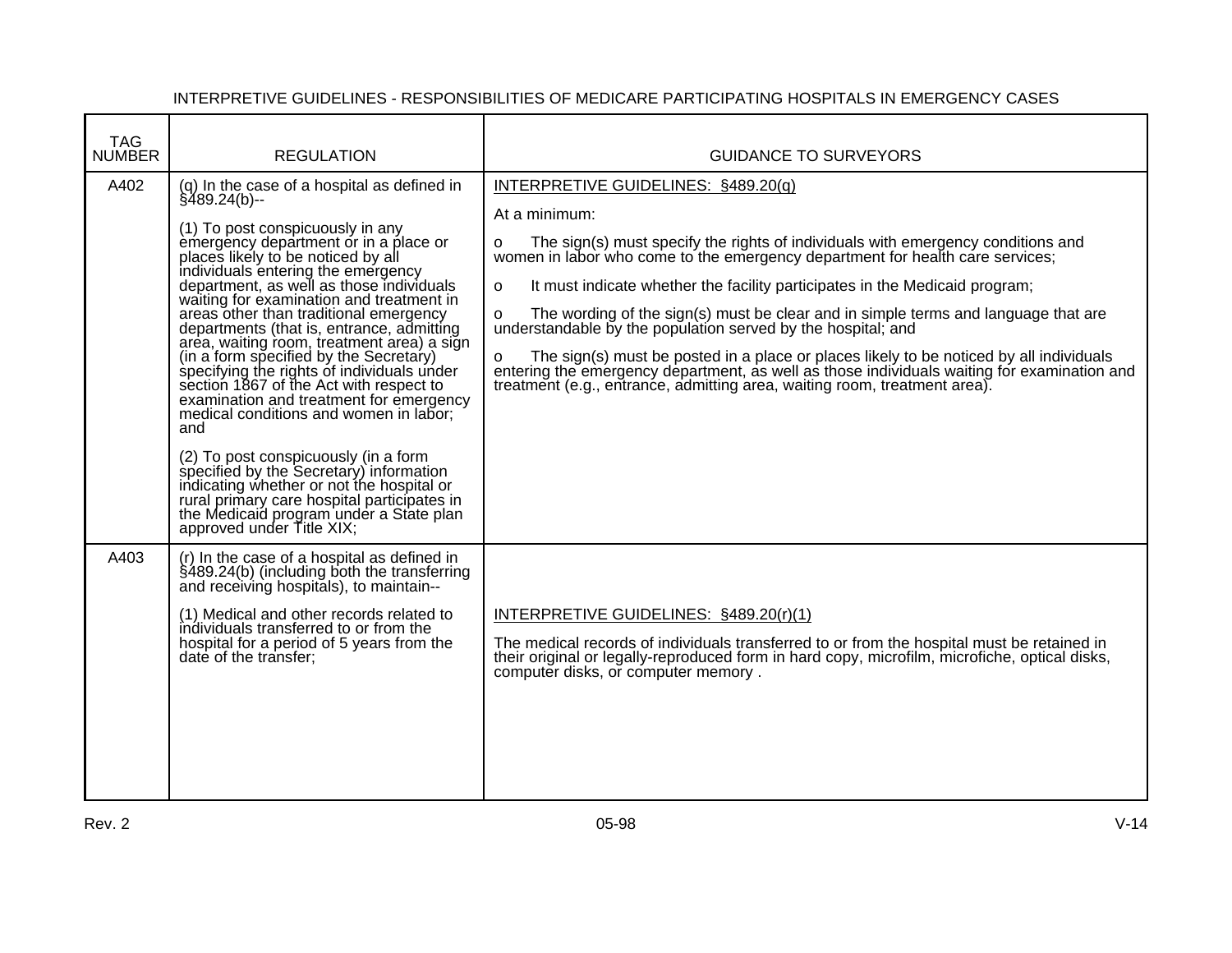| <b>TAG</b><br><b>NUMBER</b> | <b>REGULATION</b>                                                                                                                                                   | <b>GUIDANCE TO SURVEYORS</b>                                                                                                                                                                                                                                                                                |
|-----------------------------|---------------------------------------------------------------------------------------------------------------------------------------------------------------------|-------------------------------------------------------------------------------------------------------------------------------------------------------------------------------------------------------------------------------------------------------------------------------------------------------------|
| A404                        | (2) A list of physicians who are on call for duty                                                                                                                   | INTERPRETIVE GUIDELINES: §489.20(r)(2)                                                                                                                                                                                                                                                                      |
|                             | after the initial examination to provide further<br>evaluation and/or treatment necessary to<br>stabilize an individual with an emergency<br>medical condition: and | The purpose of the on-call list is to ensure that the emergency department is prospectively aware of which physicians, including specialists and subspecialists, are available to provide treatment necessary to stabilize ind                                                                              |
|                             |                                                                                                                                                                     | The medical staff by-laws or policies and procedures must define the responsibility of on-call physicians to respond, examine and treat patients with emergency medical conditions.                                                                                                                         |
|                             |                                                                                                                                                                     | Physicians, including specialists and subspecialists (e.g., neurologists) are not required to be on call at all times. The hospital must have policies and procedures to be followed when a particular specialty is not availa<br>her control.                                                              |
|                             |                                                                                                                                                                     | Each hospital has the discretion to maintain the on-call list in a manner to best meet the needs of its<br>patients.                                                                                                                                                                                        |
|                             |                                                                                                                                                                     | Physicians are not required to be on call in their specialty or subspecialty for emergencies whenever<br>they are visiting their own patients in a hospital.                                                                                                                                                |
|                             |                                                                                                                                                                     | Review the hospital's policy with respect to response time of the on-call physician. Hospitals are<br>responsible for ensuring that on-call physicians respond within a reasonable period of time. Note the time of notification and the response (or transfer) time.                                       |
|                             |                                                                                                                                                                     | If a staff physician is on-call to provide emergency services or to consult with an emergency room<br>physician is in the area of his or her expertise, that physician would be considered to be available at<br>the hospital.                                                                              |
|                             |                                                                                                                                                                     | Where a physician is on-call in an office it is not acceptable to refer emergency cases to their offices<br>for examination and treatment. The physician must come to the hospital to examine the patient<br>unless the physician is a hospital-owned facility on contiguous land or on the hospital campus |
|                             |                                                                                                                                                                     | If a physician demonstrates a pattern of not arriving at the hospital while on-call, but directs the patient to be transferred to another hospital where that physician can treat the patient, this may be a<br>violation.                                                                                  |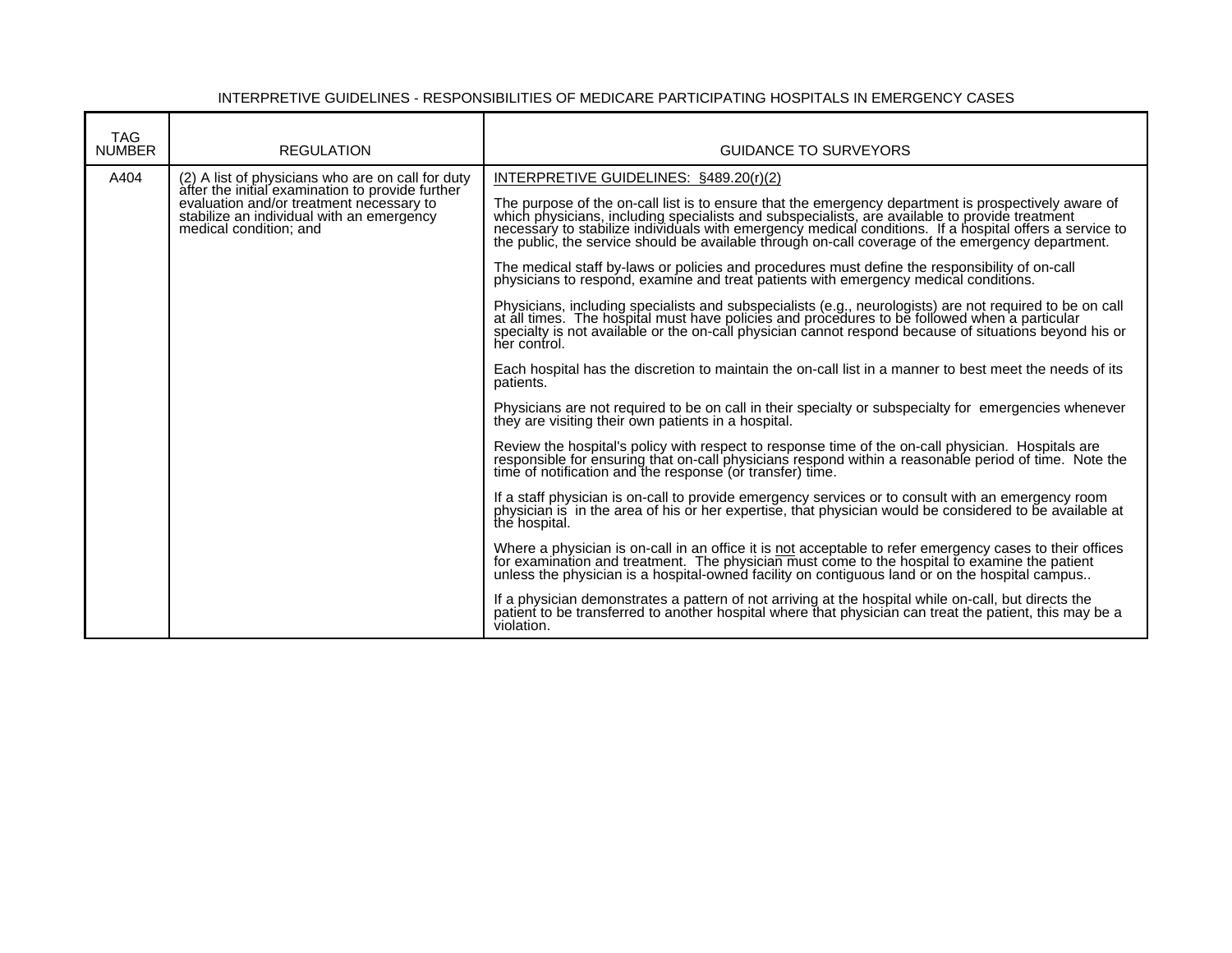| A405   | (3) A central log on each individual who<br>"comes to the emergency department," as<br>defined in $\S$ 489.24( $\S$ ), seeking assistance and<br>whether he or she refused treatment, was<br>refused treatment, or whether he or she was<br>transferred, admitted and treated, stabilized<br>and transferred, or discharged. | INTERPRETIVE GUIDELINES: §489.20(r)(3)<br>The purpose of the central log is to track the care provided to each individual who comes to the hospital seeking care for an emergency medical condition.<br>Each hospital has the discretion to maintain the central log in a form that best meets the needs of its<br>patients. The central log includes, directly or by reference, patient logs from other areas of the<br>hospital, such as pediatrics and labor and delivery where a patient might present for emergency<br>services or receive a medical screening examination instead of in the emergency department. These<br>additional logs must be available in a timely manner for surveyor review. |
|--------|------------------------------------------------------------------------------------------------------------------------------------------------------------------------------------------------------------------------------------------------------------------------------------------------------------------------------|------------------------------------------------------------------------------------------------------------------------------------------------------------------------------------------------------------------------------------------------------------------------------------------------------------------------------------------------------------------------------------------------------------------------------------------------------------------------------------------------------------------------------------------------------------------------------------------------------------------------------------------------------------------------------------------------------------|
|        |                                                                                                                                                                                                                                                                                                                              | Review the emergency department log covering at least a six month period that contains information<br>on all patients coming to the emergency department and check for completeness, gaps in entries or<br>missing information.                                                                                                                                                                                                                                                                                                                                                                                                                                                                            |
| Rev. 2 |                                                                                                                                                                                                                                                                                                                              | V-15<br>05-98                                                                                                                                                                                                                                                                                                                                                                                                                                                                                                                                                                                                                                                                                              |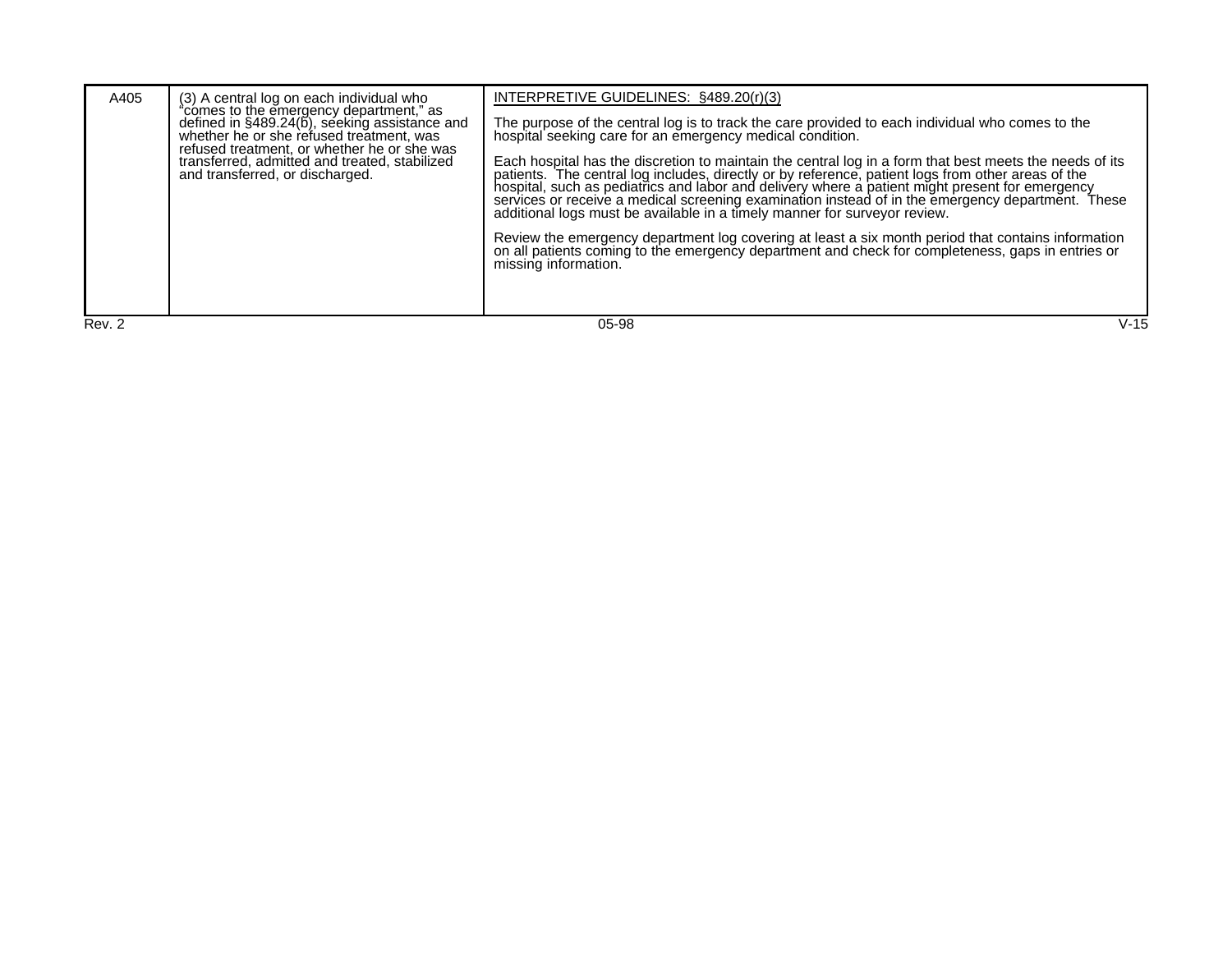| <b>TAG</b><br><b>NUMBER</b> | <b>REGULATION</b>                                                           | <b>GUIDANCE TO SURVEYORS</b>                                                                                                                                                                                                                                                                                                                                                                                                                                                                                                                                                                                                                                                                                                                                                                                                                                                                                                                                                                                                                                                                                                                                                      |        |
|-----------------------------|-----------------------------------------------------------------------------|-----------------------------------------------------------------------------------------------------------------------------------------------------------------------------------------------------------------------------------------------------------------------------------------------------------------------------------------------------------------------------------------------------------------------------------------------------------------------------------------------------------------------------------------------------------------------------------------------------------------------------------------------------------------------------------------------------------------------------------------------------------------------------------------------------------------------------------------------------------------------------------------------------------------------------------------------------------------------------------------------------------------------------------------------------------------------------------------------------------------------------------------------------------------------------------|--------|
| A405<br>(Cont.)             |                                                                             | Select a sample of records from the past six months from the log for review to determine<br>compliance with the §489.24 requirements, according to the sample size methodology in<br>Task 2. Select an older sample if the case to be investigated occurred longer than six<br>months ago, or if you are concerned about a possible long-term pattern of dumping.                                                                                                                                                                                                                                                                                                                                                                                                                                                                                                                                                                                                                                                                                                                                                                                                                 |        |
|                             | §489.24 Special responsibilities of<br>Medicare hospitals in emergency      | THE PROVISIONS OF THIS REGULATION APPLY TO ALL HOSPITALS THAT<br><b>PARTICIPATE IN MEDICARE AND PROVIDE EMERGENCY SERVICES</b>                                                                                                                                                                                                                                                                                                                                                                                                                                                                                                                                                                                                                                                                                                                                                                                                                                                                                                                                                                                                                                                    |        |
|                             | cases.                                                                      | Hospitals providing emergency services are required to provide for an appropriate medical<br>screening examination; provide necessary stabilizing treatment for emergency medical<br>conditions and labor; provide for an appropriate transfer of the patient if the hospital does<br>not have the capability or capacity to provide the treatment necessary to stabilize the<br>emergency medical condition; , not delay examination and/or treatment in order to inquire<br>about the patient's insurance or payment status; accept appropriate transfers of patients<br>with emergency medical conditions if the hospital has the specialized capabilities not<br>available at the transferring hospital and has the capacity to treat those individuals; if the<br>patient refuses examination, treatment, or transfer to obtain or attempt to obtain written and<br>informed refusal of examination, treatment or appropriate transfer; and not take adverse<br>action against a physician or qualified medical personnel who refuses to transfer a patient<br>with an emergency medical condition, or against an employee who reports a violation of<br>these requirements. |        |
| A406                        | (a) General. In the case of a hospital that<br>has an emergency department, | INTERPRETIVE GUIDELINES: §489.24(a)<br>A "hospital with an emergency department" is defined in paragraph (b) of this section as one<br>which offers services for emergency medical conditions within its capability to do so. Lack of<br>an established emergency department is not an indication that emergency services are not<br>provided. If a hospital offers emergency services for medical, psychiatric or substance<br>abuse emergency conditions, it is required, within its capability and capacity, to comply with<br>all the anti-dumping statutory requirements.<br>If a psychiatric hospital offers services for medical, psychiatric, or substance abuse                                                                                                                                                                                                                                                                                                                                                                                                                                                                                                          |        |
|                             |                                                                             | emergency conditions, it is obligated to comply with all of the anti-dumping requirements of<br>§§489.20 and 489.24.<br>Most psychiatric hospitals are accredited by the Joint Commission and have an emergency<br>department which provides reasonable care in determining whether an emergency exists,<br>renders life saving first aid, and makes appropriate referrals to the nearest organizations that<br>are capable of providing needed services. The emergency department must have a<br>mechanism for providing physician coverage at all times.                                                                                                                                                                                                                                                                                                                                                                                                                                                                                                                                                                                                                        |        |
| Rev. 2                      |                                                                             | $05-98$                                                                                                                                                                                                                                                                                                                                                                                                                                                                                                                                                                                                                                                                                                                                                                                                                                                                                                                                                                                                                                                                                                                                                                           | $V-16$ |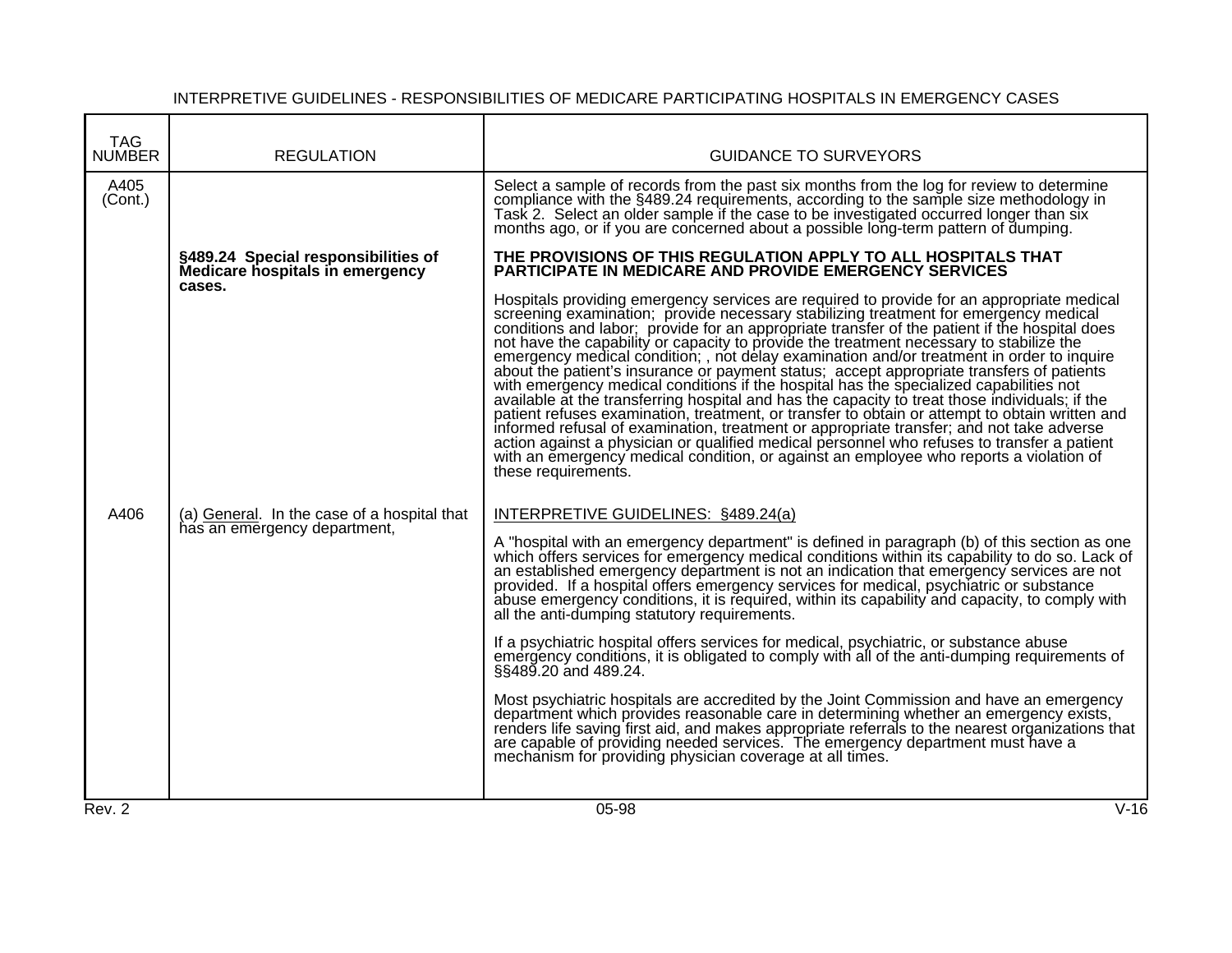| TAG<br><b>NUMBER</b> | <b>REGULATION</b>                                                                                                                                                                                                                                                                                                                                                                                                                                                                                                                                                                                                                               | <b>GUIDANCE TO SURVEYORS</b>                                                                                                                                                                                                                                                                                                                                                                                                                                                                                                                                                                                                                                                                                                                                                                                                                                                                                                                                                                                                                                                                                                                                                                                                                                                                                                                                                                                                                                                                                                                                                                                                                                                                                                                                                                                                                                                                                                                                                                                                                                                                                                                                                                                                                                                                                                                                                                                                                                                                                                                                                                                                                                                                                                                                                                                                                                                                                                                                                                                                                                                      |
|----------------------|-------------------------------------------------------------------------------------------------------------------------------------------------------------------------------------------------------------------------------------------------------------------------------------------------------------------------------------------------------------------------------------------------------------------------------------------------------------------------------------------------------------------------------------------------------------------------------------------------------------------------------------------------|-----------------------------------------------------------------------------------------------------------------------------------------------------------------------------------------------------------------------------------------------------------------------------------------------------------------------------------------------------------------------------------------------------------------------------------------------------------------------------------------------------------------------------------------------------------------------------------------------------------------------------------------------------------------------------------------------------------------------------------------------------------------------------------------------------------------------------------------------------------------------------------------------------------------------------------------------------------------------------------------------------------------------------------------------------------------------------------------------------------------------------------------------------------------------------------------------------------------------------------------------------------------------------------------------------------------------------------------------------------------------------------------------------------------------------------------------------------------------------------------------------------------------------------------------------------------------------------------------------------------------------------------------------------------------------------------------------------------------------------------------------------------------------------------------------------------------------------------------------------------------------------------------------------------------------------------------------------------------------------------------------------------------------------------------------------------------------------------------------------------------------------------------------------------------------------------------------------------------------------------------------------------------------------------------------------------------------------------------------------------------------------------------------------------------------------------------------------------------------------------------------------------------------------------------------------------------------------------------------------------------------------------------------------------------------------------------------------------------------------------------------------------------------------------------------------------------------------------------------------------------------------------------------------------------------------------------------------------------------------------------------------------------------------------------------------------------------------|
| A406<br>(Cont.)      | If any individual (whether or not eligible<br>for Medicare benefits and regardless of<br>ability to pay) comes by him or herself or<br>with another person to the emergency<br>department and a request is made on the<br>individual's behalf for examination or<br>treatment of a medical condition by<br>qualified medical personnel (as<br>determined by the hospital in its rules and<br>regulations), the hospital must provide for<br>an appropriate MEDICAL SCREENING<br>EXAMINATION within the capability of<br>the hospital's emergency department,<br>including ancillary services routinely<br>available to the emergency department | Emergency services need not be provided in a location specifically identified as an<br>emergency room or an emergency department. If an individual arrives at a hospital and is<br>not technically in the emergency department, but is on the premises (including the parking<br>lot, sidewalk and driveway) of the hospital and requests emergency care, he or she is<br>entitled to a medical screening examination. For example, it may be the hospital's policy to<br>direct all pregnant women to the labor and delivery area of the hospital. Hospitals may use<br>areas to deliver emergency services which are also used for other inpatient or outpatient<br>services. Medical screening examinations or stabilization may require ancillary services<br>available only in areas or facilities of the hospital outside of the emergency department. As<br>long as the patient is directed to a hospital-owned facility which is contiguous (i.e., any area<br>within the hospital or a hospital-owned facility on land that touches land where a hospital's<br>emergency department sits) or is part of the hospital "campus" and is owned by the hospital,<br>and is operating under the hospital's provider number, the hospital is complying with §1867.<br>Physicians' offices may be defined as such a facility, provided they are located in a hospital-<br>owned building which is contiguous or located in a hospital-owned building which is on<br>campus." For example, a patient who presents to the emergency department could be sent<br>to whatever hospital-owned contiguous or on-campus facility that the hospital deemed<br>appropriate to conduct or complete the medical screening examination as long as (1)all<br>persons with the same medical condition are moved to this location, regardless of their<br>ability to pay for the treatment; (2)there is a bona fide medical reason to move the patient;<br>and (3) qualified medical personnel accompany the patient. If the patient was initially<br>screened in a facility outside of the emergency department, the patient could be moved to<br>another hospital-owned contiguous or hospital-owned on-campus facility to receive<br>additional screening or for stabilization without such movement being regarded as a transfer,<br>as long as (1) all persons with the same medical condition are moved in such<br>circumstances, regardless of their ability to pay for treatment; (2) there is a bona fide<br>medical reason to move the patient; and (3) qualified medical personnel accompany the<br>patient.<br>If a patient comes to any contiguous or on-campus facility of a hospital that has one or more<br>hospital-owned non-contiguous or off-campus facilities (such as an urgent care center or<br>satellite clinic), the medical screening examination must be performed within the contiguous<br>or on-campus facilities of the hospital. The hospital should not move the patient to a non-<br>contiguous or off-campus facility for the medical screening examination. |
| Rev. 2               |                                                                                                                                                                                                                                                                                                                                                                                                                                                                                                                                                                                                                                                 | $V-17$<br>05-98                                                                                                                                                                                                                                                                                                                                                                                                                                                                                                                                                                                                                                                                                                                                                                                                                                                                                                                                                                                                                                                                                                                                                                                                                                                                                                                                                                                                                                                                                                                                                                                                                                                                                                                                                                                                                                                                                                                                                                                                                                                                                                                                                                                                                                                                                                                                                                                                                                                                                                                                                                                                                                                                                                                                                                                                                                                                                                                                                                                                                                                                   |

**T**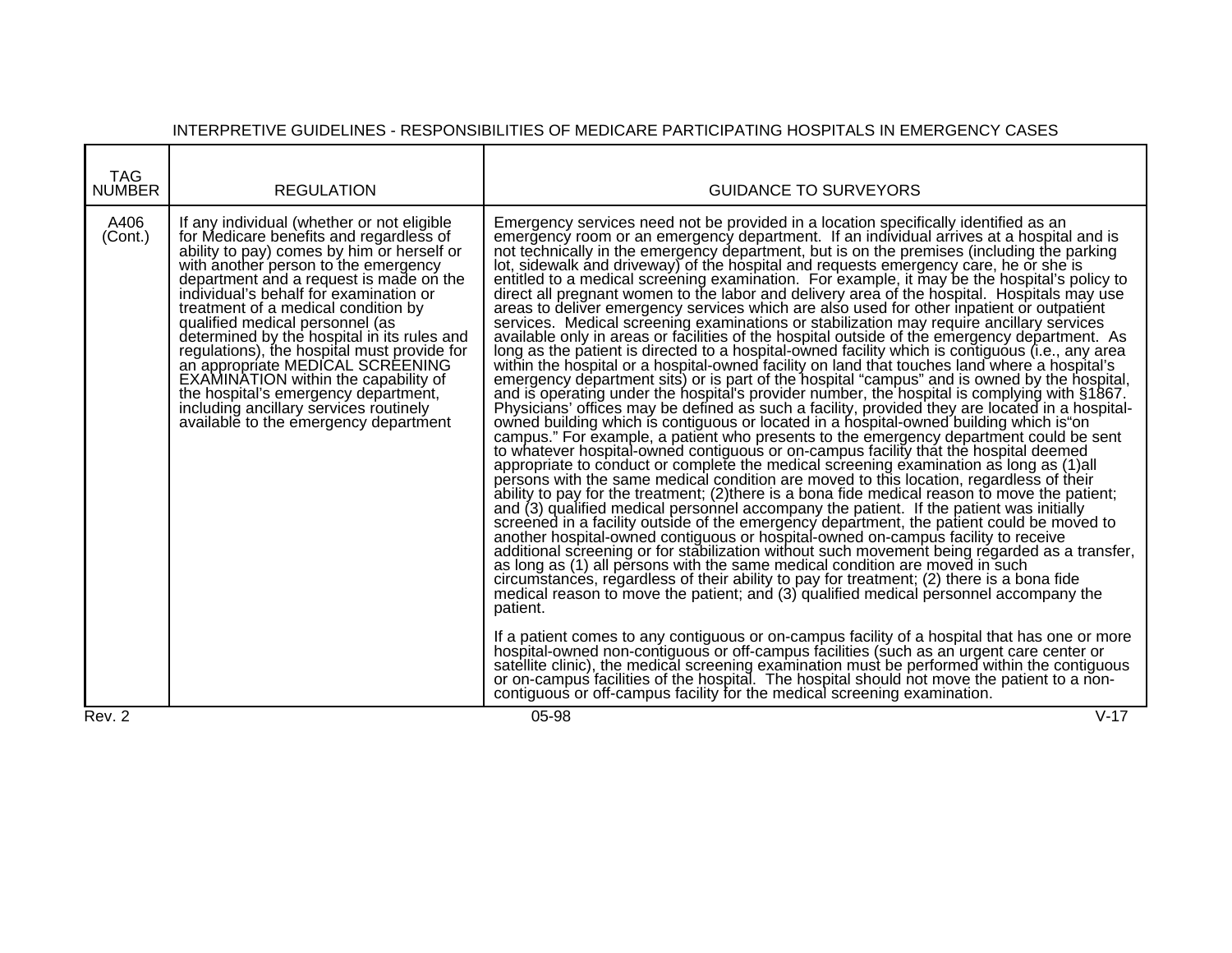| <b>TAG</b><br><b>NUMBER</b> | <b>REGULATION</b> | <b>GUIDANCE TO SURVEYORS</b>                                                                                                                                                                                                                                                                                                                                                                                                                                                                                                                                                                                                                                                                                                                                                                                                                                                                                                                                                                                                                                                                                                                                                                                                                                                                                                                                                                                                                                                                                                                                                                                                                                                                                                                                               |
|-----------------------------|-------------------|----------------------------------------------------------------------------------------------------------------------------------------------------------------------------------------------------------------------------------------------------------------------------------------------------------------------------------------------------------------------------------------------------------------------------------------------------------------------------------------------------------------------------------------------------------------------------------------------------------------------------------------------------------------------------------------------------------------------------------------------------------------------------------------------------------------------------------------------------------------------------------------------------------------------------------------------------------------------------------------------------------------------------------------------------------------------------------------------------------------------------------------------------------------------------------------------------------------------------------------------------------------------------------------------------------------------------------------------------------------------------------------------------------------------------------------------------------------------------------------------------------------------------------------------------------------------------------------------------------------------------------------------------------------------------------------------------------------------------------------------------------------------------|
| A406<br>Cont.)<br>Rev. 2    |                   | If a patient comes to a hospital-owned facility which is non-contiguous or off-campus and<br>operates under the hospital's Medicare provider number, §1867 applies to that facility. The<br>facility must therefore screen and stabilize the patient to the best of its ability or execute an<br>appropriate transfer according to §1867 guidelines if necessary.<br>If an individual is not on hospital property, this regulation is not applicable.<br>Hospital property includes ambulances owned and operated by the hospital, even if the ambulance is not on hospital grounds. An individual in a nonhospital-owned ambulance which is on hospital property is considered to have<br>department. An individual in a nonhospital-owned ambulance not on "Hospital A's" property<br>is not considered to have come to "Hospital A's" emergency department when the<br>ambulance personnel contact "Hospital A" by telephone or telemetry communications. A hospital may deny access to patients when it is in "diversionary" status because it does not<br>have the staff or facilities to accept any additional emergency patients at that time.<br>However, if the ambulance disregards the hospital's instructions and brings the individual on<br>to hospital grounds, the individual has come to the hospital and the hospital cannot deny the<br>individual access to hospital services.<br>Should a hospital which is not in diversionary status fail to accept a telephone or radio<br>request for transfer or admission, the refusal could represent a violation of other Federal or<br>State requirements (e.g., Hill-Burton). If you suspect a violation of related laws, refer the<br>case to the responsible agency for investigation.<br>$V-18$<br>05-98 |
|                             |                   |                                                                                                                                                                                                                                                                                                                                                                                                                                                                                                                                                                                                                                                                                                                                                                                                                                                                                                                                                                                                                                                                                                                                                                                                                                                                                                                                                                                                                                                                                                                                                                                                                                                                                                                                                                            |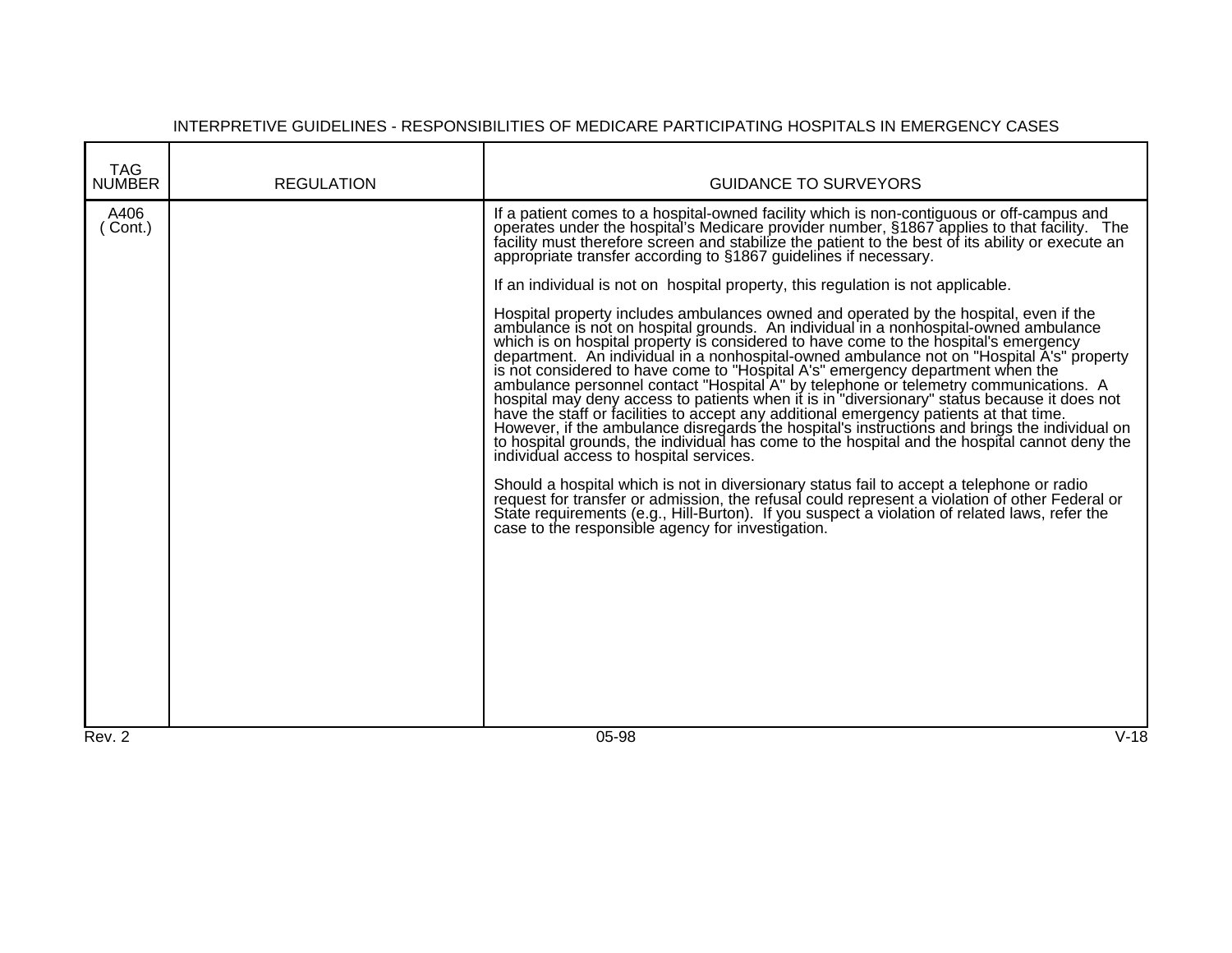#### TAG<br>NUMBER REGULATION **NUMBER REGULATION GUIDANCE TO SURVEYORS** A406 (Cont) Hospitals are obligated to screen patients to determine if an emergency medical condition exists. It is not appropriate to merely "log in" a patient and not provide a medical screening examination. Medicare participating hospitals that provide emergency services must provide a medical screening examination to any individual regardless of diagnosis (e.g., labor, AIDS), financial status (e.g., uninsured Medicaid), race, color, national origin (e.g., Hispanic or Native American surnames), handicap, etc. Individuals coming to the emergency department must be provided a medical screening examination beyond initial triaging. Triage is not equivalent to a medical screening examination. Triage merely determines the "order" in which patients will be seen, not the presence or absence of an emergency medical condition. A hospital, regardless of size or patient mix, must provide screening and stabilizing treatment within the scope of its abilities, as needed, to the individuals with emergency medical conditions who come to the hospital for examination and treatment. The medical screening examination must be the same medical screening examination that the hospital would perform on any individual coming to the hospital's emergency department with those signs and symptoms, regardless of the individual's ability to pay for medical care. If the medical screening examination is appropriate and does not reveal an emergency medical condition, the hospital has no further obligations under 42 CFR 489.24. Regardless of a positive or negative patient outcome, a hospital would be in violation of the antidumping statute if it fails to meet any of the medical screening requirements under 42 CFR 489.24. A medical screening examination is the process required to reach with reasonable clinical confidence, the point at which it can be determined whether a medical emergency does or does not exist. If a hospital applies in a nondiscriminatory manner (i.e., a different level of care must not exist based on payment status, race, national origin) a screening process that is reasonably calculated to determine whether an emergency medical condition exists, it has met its obligations under the Emergency Medical Treatment and Labor Act (EMTALA). Depending on the patient's presenting symptoms, the medical screening examination represents a spectrum ranging from a simple process involving only a brief history and physical examination to a complex process that also involves performing ancillary studies and procedures such as (but not limited to) lumbar punctures, clinical laboratory tests, CT scans, and/or diagnostic tests and procedures. A medical screening examination is not an isolated event. It is an ongoing process. The record must reflect continued monitoring according to the patient's needs and must continue until he/she is stabilized or appropriately transferred. There should be evidence of this evaluation prior to discharge or transfer.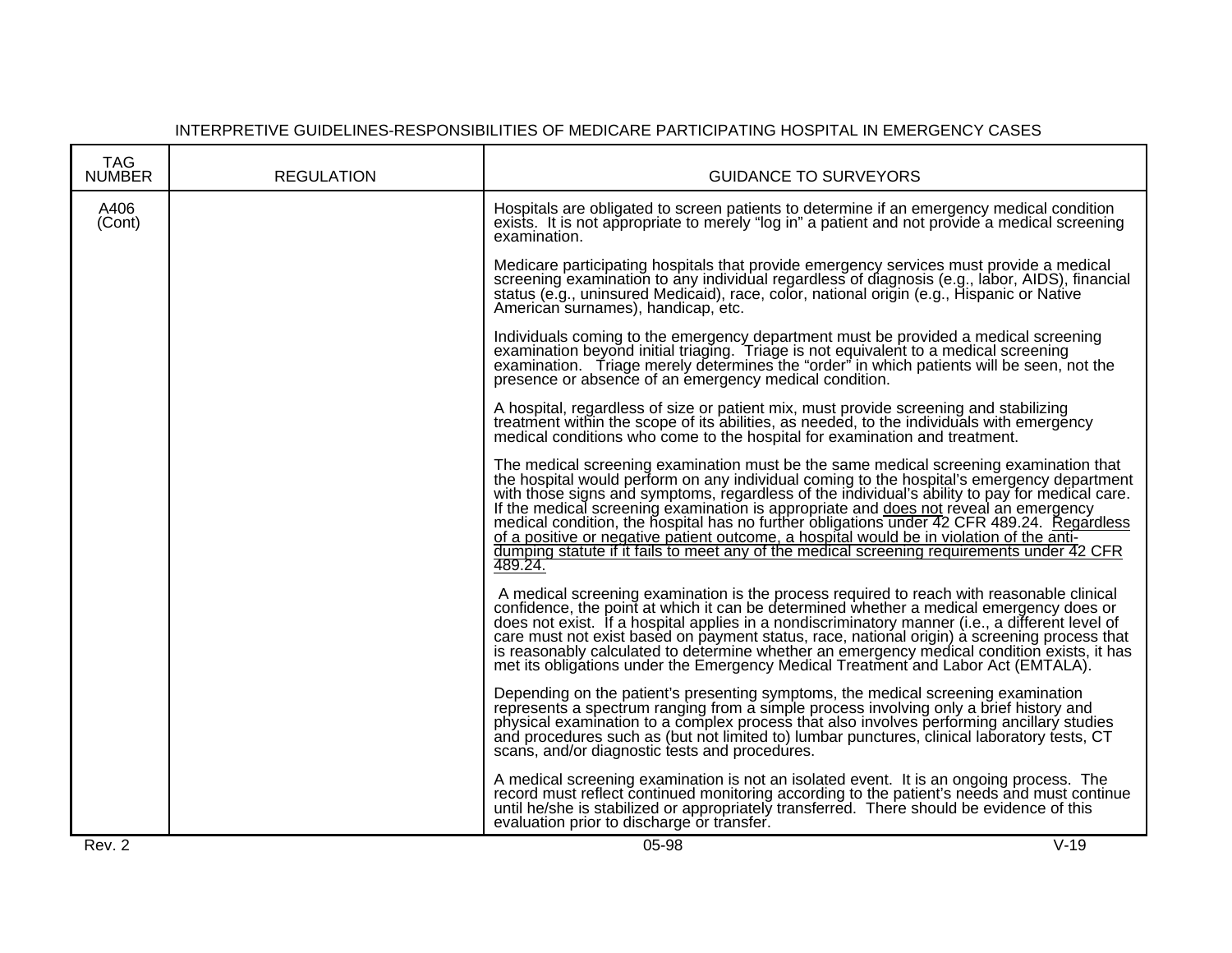| <b>TAG</b><br><b>NUMBER</b> | <b>REGULATION</b> | <b>GUIDANCE TO SURVEYORS</b>                                                                                                                                                                                                                                                                                                                                                                                                                                                                                                                     |
|-----------------------------|-------------------|--------------------------------------------------------------------------------------------------------------------------------------------------------------------------------------------------------------------------------------------------------------------------------------------------------------------------------------------------------------------------------------------------------------------------------------------------------------------------------------------------------------------------------------------------|
| A406<br>(Cont.)             |                   | The clinical outcome of an individual's condition is not a proper basis for determing whether<br>an appropriate screening was provided or whether a person transferred was stabilized.<br>However, it may be a "red flag" indicating a more thorough investigation is needed. Do not<br>make decisions base on clinical information that was not available at the time of stabilization<br>or transfer.                                                                                                                                          |
|                             |                   | If a misdiagnosis occurred, but the hospital utilized all of its resources, a violation of the<br>screening requirement did not occur.                                                                                                                                                                                                                                                                                                                                                                                                           |
|                             |                   | A hospital may not refuse to screen an enrollee of a managed care plan because the plan<br>refuses to authorize treatment or to pay for such screening and treatment. Likewise, the managed care plan cannot refuse to screen and treat or appropriately transfer individuals not enrolled in the plan who come to a plan                                                                                                                                                                                                                        |
|                             |                   | It is not appropriate for a hospital to request or a health plan to require prior authorization<br>before the patient has received a medical screening exam to determine the presence or<br>absence of an emergency medical condition or until an existing emergency medical<br>condition has been stabilized. Once an emergency medical condition has been determined<br>not to exist or the emergency medical condition has been stabilized, §1867 of the Act no<br>longer applies and prior authorization for further services can be sought. |
|                             |                   | (NOTE: Background issue on Payment:                                                                                                                                                                                                                                                                                                                                                                                                                                                                                                              |
|                             |                   | Once a patient has presented to the hospital seeking emergency care, the determination of whether an emergency medical condition exists is made by the examining physician(s) or other qualified medical person actually carin<br>are acting reasonably, given their knowledge, experiences, and state of mind.)                                                                                                                                                                                                                                 |

Rev. 2 05-98 V-20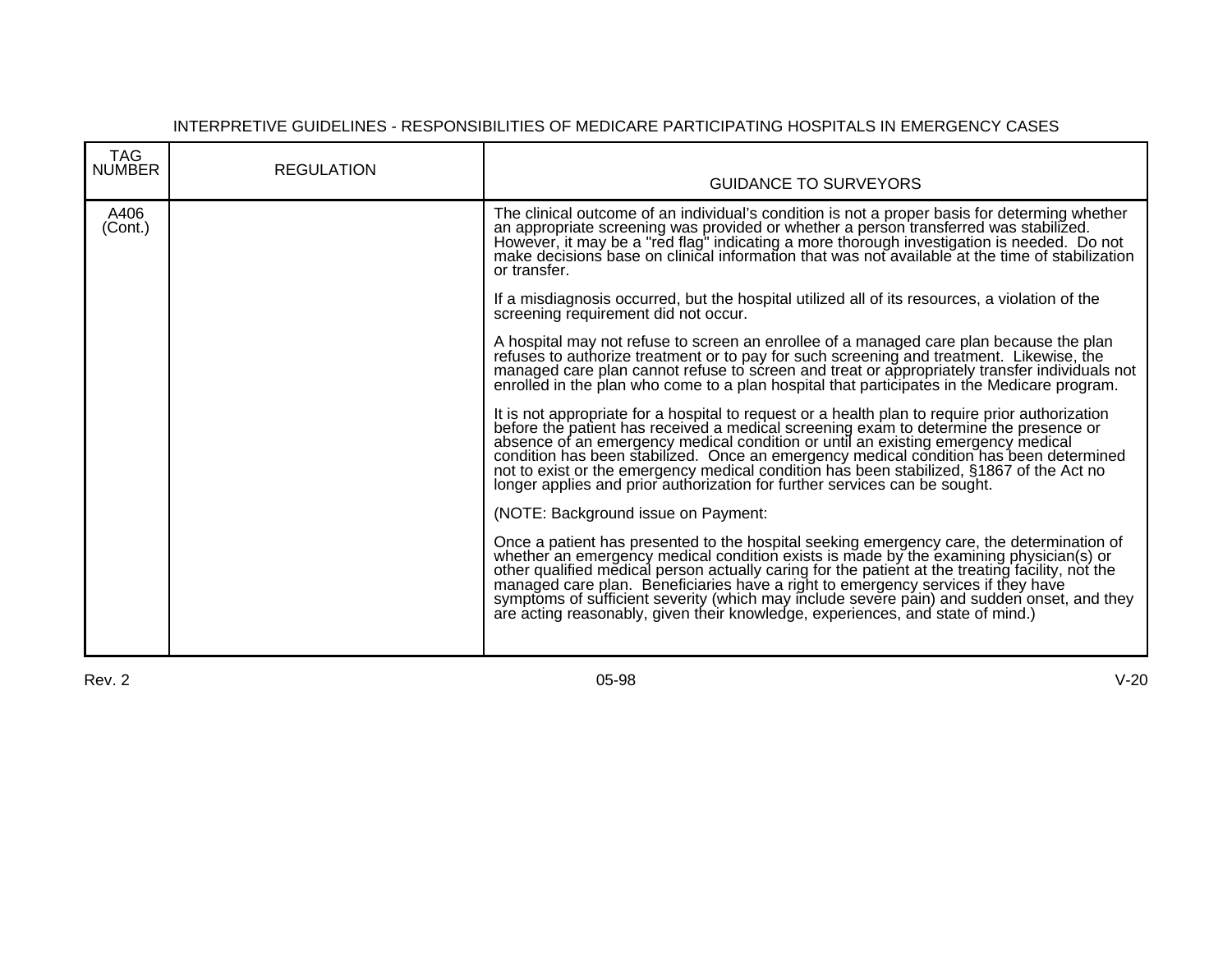| <b>TAG</b><br><b>NUMBER</b> | <b>REGULATION</b> | <b>GUIDANCE TO SURVEYORS</b>                                                                                                                                                                                                                                                                                                                                                                                                                                                                       |
|-----------------------------|-------------------|----------------------------------------------------------------------------------------------------------------------------------------------------------------------------------------------------------------------------------------------------------------------------------------------------------------------------------------------------------------------------------------------------------------------------------------------------------------------------------------------------|
| A406<br>(Cont.)             |                   | Prearranged community or State plans which identify certain hospitals that will care for<br>selected individuals (e.g., Medicald patients, psychiatric patients, pregnant women; (see tag<br>A407)) do not relieve other hospitals of the obligation to comply with the screening and<br>treatment requirements of §489.24 befor                                                                                                                                                                   |
|                             |                   | If a screening examination reveals an emergency medical condition and the individual is told<br>to wait for treatment, but the individual leaves the hospital, the hospital did not "dump" the<br>patient unless:                                                                                                                                                                                                                                                                                  |
|                             |                   | The individual left the emergency department based on a "suggestion" by the<br>O<br>hospital, and/or                                                                                                                                                                                                                                                                                                                                                                                               |
|                             |                   | o The individual's condition was emergent, but the hospital was operating beyond its capacity and did not attempt to transfer the individual to another facility.                                                                                                                                                                                                                                                                                                                                  |
|                             |                   | Hospital resources and staff available to inpatients at the hospital for emergency services must likewise be available to individuals coming to the hospital for examination and treatment of emergency medical conditions bec<br>capability of the hospital. For example, a woman in labor who presents at a hospital<br>providing obstetrical services must be treated with the resources available, whether or not<br>the hospital normally provides unassigned emergency obstetrical services. |
|                             |                   | If a hospital chooses to meet its responsibility to provide adequate medical personnel to meet its anticipated emergency needs by using on-call physicians either to staff or to augment its emergency department, then the ca<br>includes the services of its on-call physicians.                                                                                                                                                                                                                 |
| Rev. 2                      |                   | $V-21$<br>05-98                                                                                                                                                                                                                                                                                                                                                                                                                                                                                    |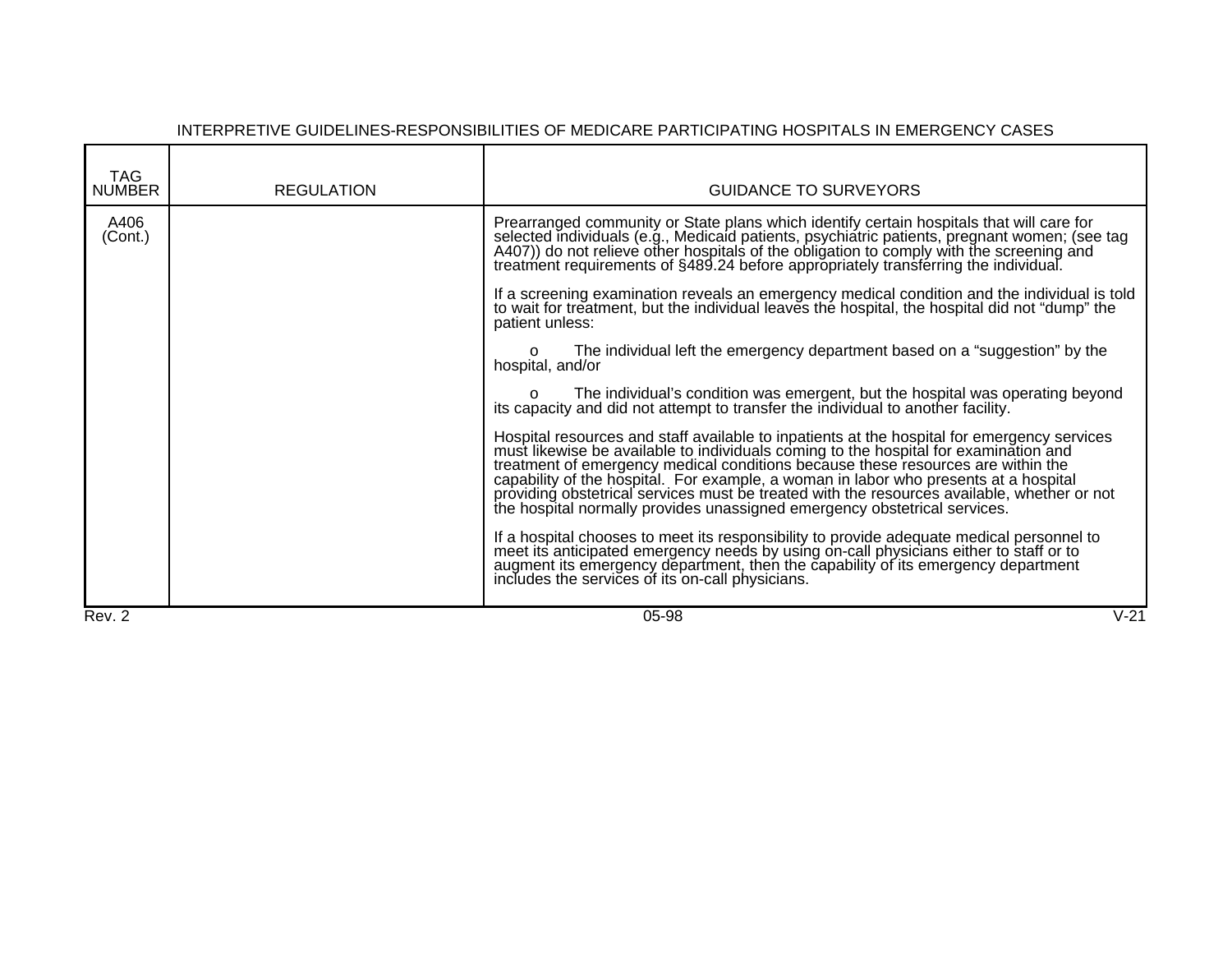| A406<br>to determine whether or not an<br>"Emergency medical condition" means a medical condition manifesting itself by acute<br>symptoms of sufficient severity (including severe pain, psychiatric disturbances, and/or symptoms of substance abuse) such that the absence of immediate medical attention could<br>(Cont.)<br>emergency medical condition exists.<br>réasonably be expected to result in:<br>o Placing the health of the individual (or, with respect to a pregnant woman, the health of a woman or her unborn child) in serious jeopardy;<br>Serious impairment to any bodily functions;<br>$\Omega$<br>Serious dysfunction of any bodily organ or part; or<br>$\Omega$<br>With respect to a pregnant woman who is having contractions:<br>$\Omega$<br>That there is inadequate time to effect a safe transfer to another hospital<br>before delivery, or<br>That the transfer may pose a threat to the health or safety of the woman or<br>the unborn child.<br>Psychiatric hospitals that provide emergency services are obligated under these regulations<br>to respond within the limits of their capabilities.<br>Some intoxicated individuals may meet the definition of "emergency medical condition"<br>because the absence of medical treatment may place their health in serious jeopardy, result<br>in serious impairment of bodily functions, or serious dysfunction of a bodily organ. Further,<br>it is not unusual for intoxicated in<br>Likewise, an individual expressing suicidal or homicidal thoughts or gestures, if determined dangerous to self or others, would be considered to have an emergency medical condition.<br>The examinations must be conducted by<br>A406<br>individuals determined qualified by<br>hospital bylaws or rules and regulations<br>(Cont.)<br>This delegation should be set forth in a document approved by the governing body of the hospital. If the rules and regulations of the hospital are approved by the board of trustees or other governing body, those personnel<br>and who meet the requirements of<br>§482.55 concerning emergency services<br>personnel and direction.<br>frequently change. | <b>TAG</b><br><b>NUMBER</b> | <b>REGULATION</b> | <b>GUIDANCE TO SURVEYORS</b> |  |
|---------------------------------------------------------------------------------------------------------------------------------------------------------------------------------------------------------------------------------------------------------------------------------------------------------------------------------------------------------------------------------------------------------------------------------------------------------------------------------------------------------------------------------------------------------------------------------------------------------------------------------------------------------------------------------------------------------------------------------------------------------------------------------------------------------------------------------------------------------------------------------------------------------------------------------------------------------------------------------------------------------------------------------------------------------------------------------------------------------------------------------------------------------------------------------------------------------------------------------------------------------------------------------------------------------------------------------------------------------------------------------------------------------------------------------------------------------------------------------------------------------------------------------------------------------------------------------------------------------------------------------------------------------------------------------------------------------------------------------------------------------------------------------------------------------------------------------------------------------------------------------------------------------------------------------------------------------------------------------------------------------------------------------------------------------------------------------------------------------------------------------------------------------------------------------|-----------------------------|-------------------|------------------------------|--|
|                                                                                                                                                                                                                                                                                                                                                                                                                                                                                                                                                                                                                                                                                                                                                                                                                                                                                                                                                                                                                                                                                                                                                                                                                                                                                                                                                                                                                                                                                                                                                                                                                                                                                                                                                                                                                                                                                                                                                                                                                                                                                                                                                                                 |                             |                   |                              |  |
|                                                                                                                                                                                                                                                                                                                                                                                                                                                                                                                                                                                                                                                                                                                                                                                                                                                                                                                                                                                                                                                                                                                                                                                                                                                                                                                                                                                                                                                                                                                                                                                                                                                                                                                                                                                                                                                                                                                                                                                                                                                                                                                                                                                 |                             |                   |                              |  |
|                                                                                                                                                                                                                                                                                                                                                                                                                                                                                                                                                                                                                                                                                                                                                                                                                                                                                                                                                                                                                                                                                                                                                                                                                                                                                                                                                                                                                                                                                                                                                                                                                                                                                                                                                                                                                                                                                                                                                                                                                                                                                                                                                                                 |                             |                   |                              |  |
|                                                                                                                                                                                                                                                                                                                                                                                                                                                                                                                                                                                                                                                                                                                                                                                                                                                                                                                                                                                                                                                                                                                                                                                                                                                                                                                                                                                                                                                                                                                                                                                                                                                                                                                                                                                                                                                                                                                                                                                                                                                                                                                                                                                 |                             |                   |                              |  |
|                                                                                                                                                                                                                                                                                                                                                                                                                                                                                                                                                                                                                                                                                                                                                                                                                                                                                                                                                                                                                                                                                                                                                                                                                                                                                                                                                                                                                                                                                                                                                                                                                                                                                                                                                                                                                                                                                                                                                                                                                                                                                                                                                                                 |                             |                   |                              |  |
|                                                                                                                                                                                                                                                                                                                                                                                                                                                                                                                                                                                                                                                                                                                                                                                                                                                                                                                                                                                                                                                                                                                                                                                                                                                                                                                                                                                                                                                                                                                                                                                                                                                                                                                                                                                                                                                                                                                                                                                                                                                                                                                                                                                 |                             |                   |                              |  |
|                                                                                                                                                                                                                                                                                                                                                                                                                                                                                                                                                                                                                                                                                                                                                                                                                                                                                                                                                                                                                                                                                                                                                                                                                                                                                                                                                                                                                                                                                                                                                                                                                                                                                                                                                                                                                                                                                                                                                                                                                                                                                                                                                                                 |                             |                   |                              |  |
|                                                                                                                                                                                                                                                                                                                                                                                                                                                                                                                                                                                                                                                                                                                                                                                                                                                                                                                                                                                                                                                                                                                                                                                                                                                                                                                                                                                                                                                                                                                                                                                                                                                                                                                                                                                                                                                                                                                                                                                                                                                                                                                                                                                 |                             |                   |                              |  |
|                                                                                                                                                                                                                                                                                                                                                                                                                                                                                                                                                                                                                                                                                                                                                                                                                                                                                                                                                                                                                                                                                                                                                                                                                                                                                                                                                                                                                                                                                                                                                                                                                                                                                                                                                                                                                                                                                                                                                                                                                                                                                                                                                                                 |                             |                   |                              |  |
|                                                                                                                                                                                                                                                                                                                                                                                                                                                                                                                                                                                                                                                                                                                                                                                                                                                                                                                                                                                                                                                                                                                                                                                                                                                                                                                                                                                                                                                                                                                                                                                                                                                                                                                                                                                                                                                                                                                                                                                                                                                                                                                                                                                 |                             |                   |                              |  |
|                                                                                                                                                                                                                                                                                                                                                                                                                                                                                                                                                                                                                                                                                                                                                                                                                                                                                                                                                                                                                                                                                                                                                                                                                                                                                                                                                                                                                                                                                                                                                                                                                                                                                                                                                                                                                                                                                                                                                                                                                                                                                                                                                                                 |                             |                   |                              |  |
| $V-22$<br>Rev. 2<br>05-98                                                                                                                                                                                                                                                                                                                                                                                                                                                                                                                                                                                                                                                                                                                                                                                                                                                                                                                                                                                                                                                                                                                                                                                                                                                                                                                                                                                                                                                                                                                                                                                                                                                                                                                                                                                                                                                                                                                                                                                                                                                                                                                                                       |                             |                   |                              |  |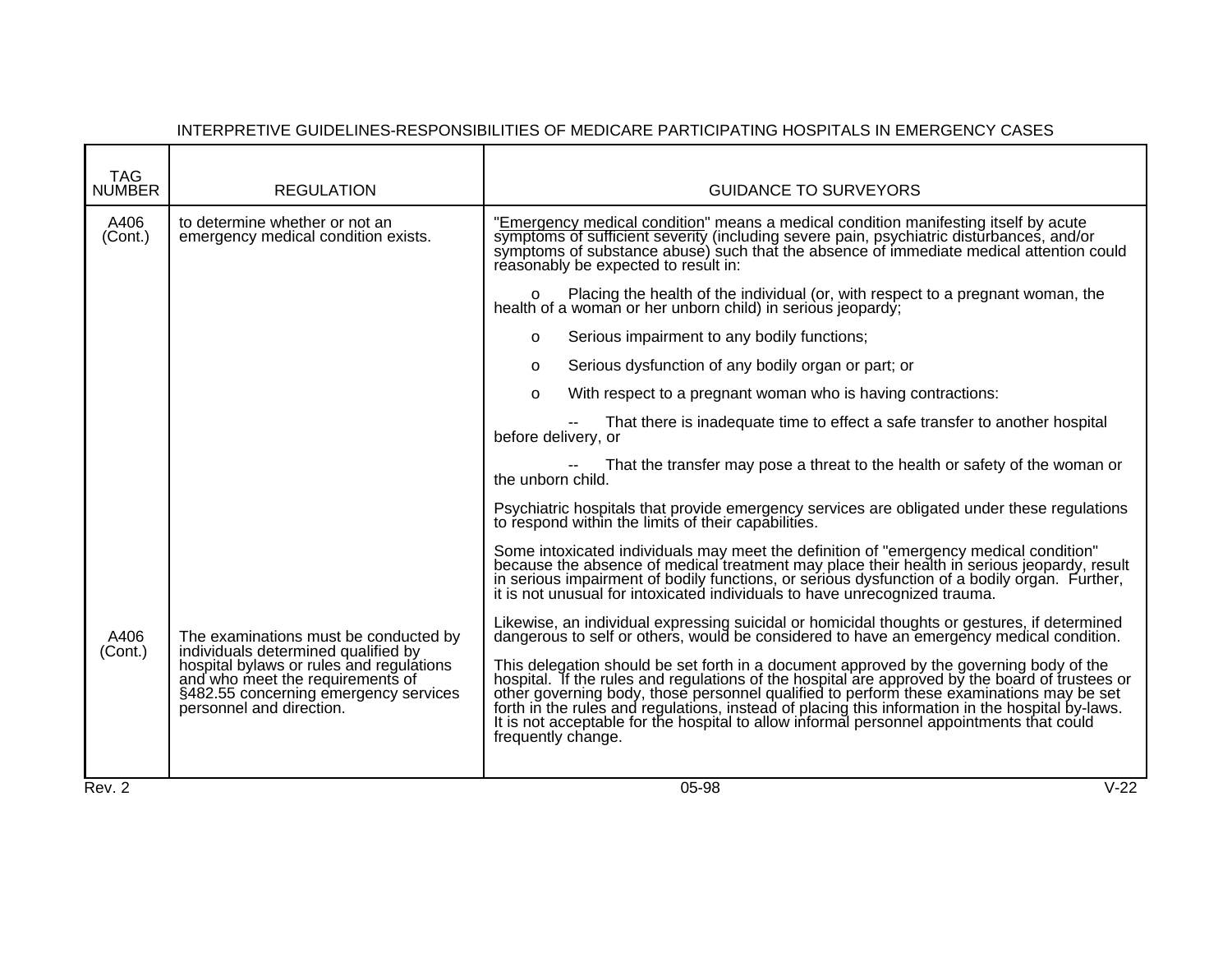| <b>TAG</b><br><b>NUMBER</b> | <b>REGULATION</b>                                                                                       | <b>GUIDANCE TO SURVEYORS</b>                                                                                                                                                                                                                                                                                                                                                                                                                                                                                                                                                                                                                                                   |
|-----------------------------|---------------------------------------------------------------------------------------------------------|--------------------------------------------------------------------------------------------------------------------------------------------------------------------------------------------------------------------------------------------------------------------------------------------------------------------------------------------------------------------------------------------------------------------------------------------------------------------------------------------------------------------------------------------------------------------------------------------------------------------------------------------------------------------------------|
|                             | (c) Necessary stabilizing treatment for<br>emergency medical conditions and labor -                     | "Labor", as defined in paragraph (b) of this section, means the process of childbirth<br>beginning with the latent or early phase of labor and continuing through the delivery of the<br>placenta. A woman is in true labor unless a physician or qualified individual certifies that,<br>after a reasonable time of observation, the woman is in false labor.                                                                                                                                                                                                                                                                                                                 |
| A407                        | (1) General. If any individual (whether or<br>not eligible for Medicare benefits) comes                 | INTERPRETIVE GUIDELINES : §489.24(c)(l)                                                                                                                                                                                                                                                                                                                                                                                                                                                                                                                                                                                                                                        |
|                             | to a hospital and the hospital determines<br>that the individual has an emergency<br>medical condition, | A managed health care plan (e.g., HMO, PPO) cannot deny a hospital permission to treat its<br>enrollees. It may only state what it will or will not pay for. Regardless of whether a hospital<br>will be paid, it is obligated to provide the services specified in the statute and this regulation.                                                                                                                                                                                                                                                                                                                                                                           |
|                             | the hospital must provide either--                                                                      |                                                                                                                                                                                                                                                                                                                                                                                                                                                                                                                                                                                                                                                                                |
|                             | (I) Within the capabilities of the staff and<br>facilities available at the hospital,                   | Capabilities of a medical facility means that there is physical space, equipment, supplies,<br>and services that the hospital provides (e.g., surgery, psychiatry, obstetrics, intensive care,<br>pediatrics, trauma care).                                                                                                                                                                                                                                                                                                                                                                                                                                                    |
|                             |                                                                                                         | Capabilities of the staff of a facility means the level of care that the personnel of the hospital<br>can provide within the training and scope of their professional licenses.                                                                                                                                                                                                                                                                                                                                                                                                                                                                                                |
|                             |                                                                                                         | The capacity to render care is not reflected simply by the number of persons occupying a specialized unit, the number of staff on duty, or the amount of equipment on the hospital's<br>premises. Capacity includes whatever a hospital customarily does to accommodate patients<br>in excess of its occupancy limits §489.24(b). If a hospital has customarily accommodated<br>patients in excess of its occupancy limits by whatever means (e.g., moving patients to other<br>units, calling in additional staff, borrowing equipment from other facilities) it has, in fact,<br>demonstrated the ability to provide services to patients in excess of its occupancy limits. |
|                             |                                                                                                         | The by-laws, protocols and medical staff appointments approved by the governing body<br>should require that all individuals are screened and stabilized within the capability of the<br>hospital and should specify which staff members (by position) are authorized to perform the<br>treatment.                                                                                                                                                                                                                                                                                                                                                                              |
|                             |                                                                                                         | A hospital may appropriately transfer an individual before the sending hospital has used and<br>exhausted all of its resources available if the individual requests the transfer to another<br>hospital for his or her treatment, and refuses treatment at the sending hospital. (See Tag<br>A409.)                                                                                                                                                                                                                                                                                                                                                                            |
|                             |                                                                                                         | If a community-wide plan exists for certain hospitals to treat certain emergency medical<br>conditions, then the individual should be screened, stabilized, or appropriately transferred to<br>the community-plan hospital.                                                                                                                                                                                                                                                                                                                                                                                                                                                    |
| Rev. 2                      |                                                                                                         | $05 - 98$<br>$V-23$                                                                                                                                                                                                                                                                                                                                                                                                                                                                                                                                                                                                                                                            |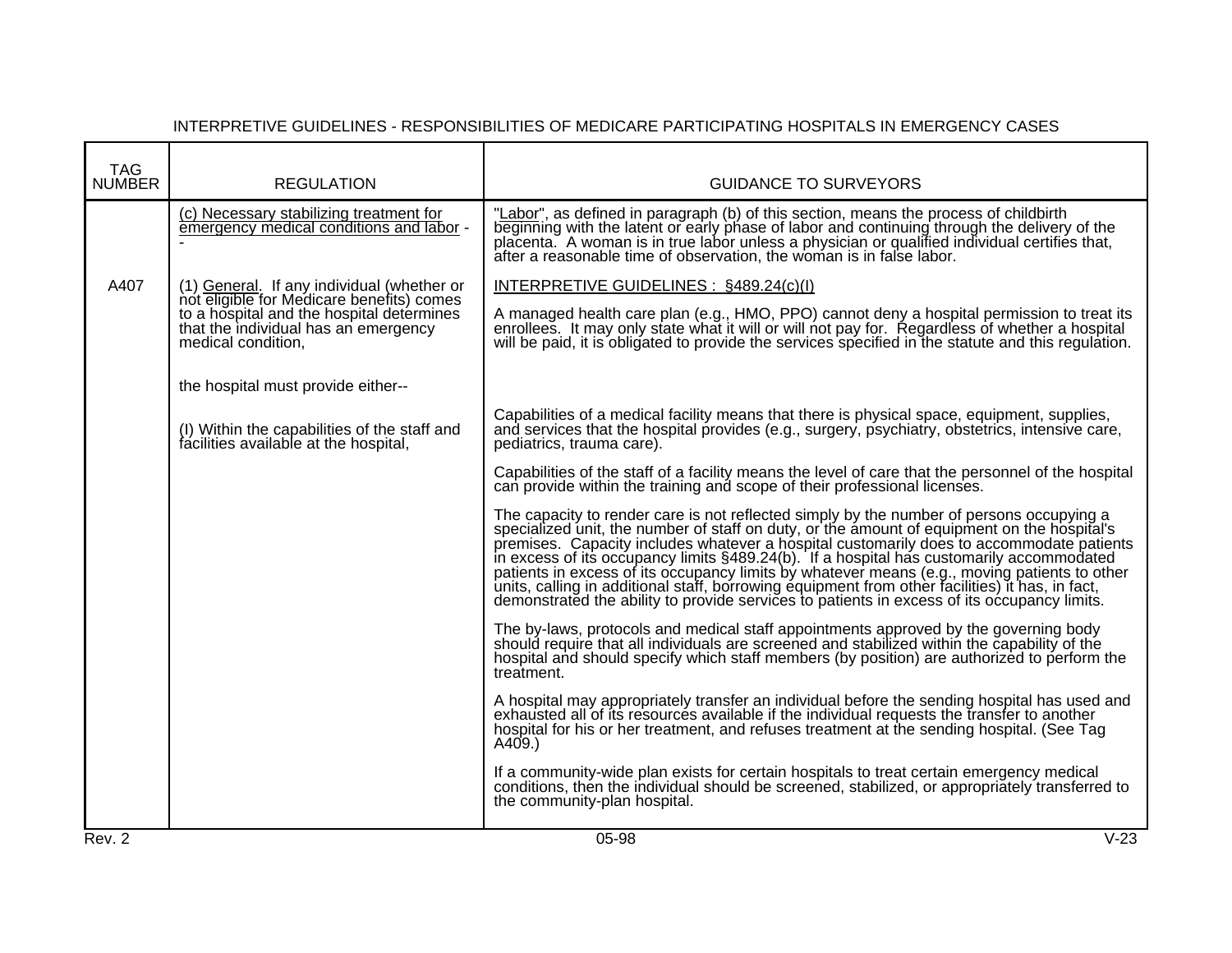| <b>TAG</b><br><b>NUMBER</b> | <b>REGULATION</b>                                                                                      | <b>GUIDANCE TO SURVEYORS</b>                                                                                                                                                                                                                                                                                                                                                                                                                                                                                                                                                                                                                                                                                                                                                                                                                                                                                                   |        |
|-----------------------------|--------------------------------------------------------------------------------------------------------|--------------------------------------------------------------------------------------------------------------------------------------------------------------------------------------------------------------------------------------------------------------------------------------------------------------------------------------------------------------------------------------------------------------------------------------------------------------------------------------------------------------------------------------------------------------------------------------------------------------------------------------------------------------------------------------------------------------------------------------------------------------------------------------------------------------------------------------------------------------------------------------------------------------------------------|--------|
| A407<br>(Cont.)             | for Further Medical Examination and<br>Treatment as required to stabilize the<br>medical condition; or | Compliance with the medical screening examination and stabilization requirements under<br>§1867 mandate that all patients with similar medical conditions be treated consistently. In<br>some cases, local, State, or regionally-approved emergency medical systems (EMS), point-<br>of-entry, and/or system protocols are in place. Compliance with EMS protocols with respect<br>to the fransport of emergent patients is usally deemed to indicate compliance with §1867;<br>however a copy of the protocol should be obtained and reviewed at the time of the survey.<br>If a hospital complies with other regional authority or State or locally approved point-of-entry<br>protocols for emergency care (e.g., for psychiatric emergencies or physicial or sexual abuse)<br>then the hospital is usually in compliance with §1867of the Act, as long as the hospital<br>ensures that the patient is stable for transfer. |        |
|                             |                                                                                                        | If the individual seeking care is a member an HMO or CMP, the hospital's obligation to<br>comply with the requirements of §489.24 is not affected.                                                                                                                                                                                                                                                                                                                                                                                                                                                                                                                                                                                                                                                                                                                                                                             |        |
|                             |                                                                                                        | "To stabilize," as defined in paragraph (b) of this section means, with respect to an<br>emergency medical condition, to either provide such medical treatment of the condition<br>necessary to assure, within reasonable medical probability, that no material deterioration of<br>the condition is likely to result from, or occur during, the transfer of the individual from a<br>facility, or that the woman has delivered the child and the placenta. A patient will be<br>deemed stabilized if the treating physician attending to the patient in the emergency<br>department/hospital has determined, within reasonable clinical confidence, that the<br>emergency medical condition has been resolved. For patients whose emergency medical<br>condition has not been resolved, the determination of whether they are stable "medically"<br>may occur in one of the following two circumstances:                      |        |
|                             |                                                                                                        | For purposes of transferring a patient from one facility to a second facility "stable for<br>O<br>transfer"; and                                                                                                                                                                                                                                                                                                                                                                                                                                                                                                                                                                                                                                                                                                                                                                                                               |        |
|                             |                                                                                                        | For purposes of discharging a patient other than for the purpose of transfer from one<br>O<br>facility to another facility "stable for discharge".                                                                                                                                                                                                                                                                                                                                                                                                                                                                                                                                                                                                                                                                                                                                                                             |        |
|                             |                                                                                                        | For transfer between facilities: a patient is stable for transfer if the patient is transferred from<br>one facility to a second facility and the treating physician attending to the patient has<br>determined, within reasonable clinical confidence, that the patient is expected to leave the<br>hospital and be received at the second facility, with no material deterioration in his/her<br>medical condition; and the treating physician reasonably believes the receiving facility has<br>the capability to manage the patient's medical condition and any reasonably foreseeable<br>complication of that condition.                                                                                                                                                                                                                                                                                                  |        |
|                             |                                                                                                        | If there is a disagreement between the treating physician and an off-site physician (e.g., a<br>physician at the receiving facility or the patient's primary care physician if not physically<br>present at the first facility) about whether a patient is stable for transfer, the medical<br>judgment of the treating physician usually takes precedence over that of the off-site<br>physician.                                                                                                                                                                                                                                                                                                                                                                                                                                                                                                                             |        |
| Rev. 2                      |                                                                                                        | 05-98                                                                                                                                                                                                                                                                                                                                                                                                                                                                                                                                                                                                                                                                                                                                                                                                                                                                                                                          | $V-24$ |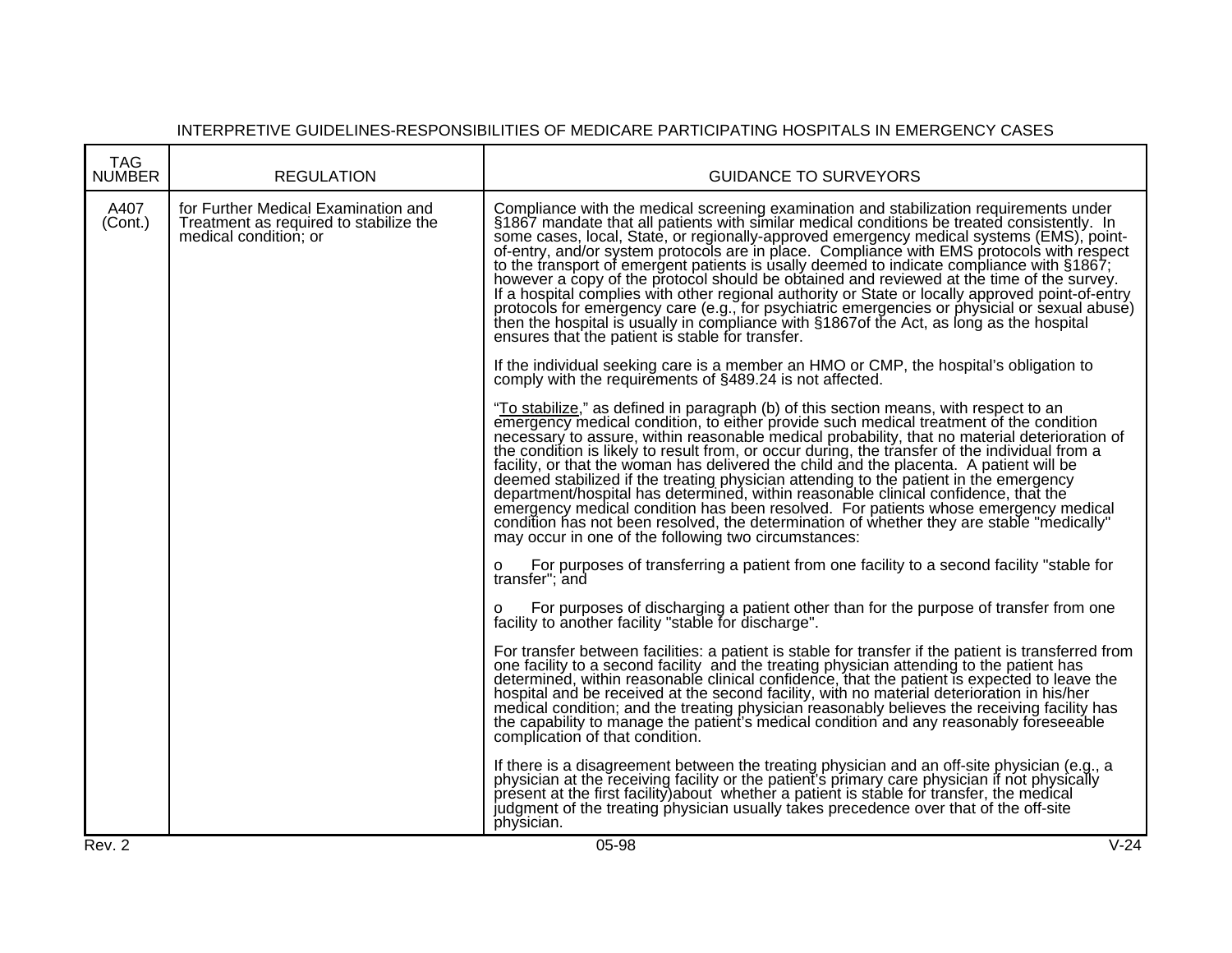| <b>TAG</b>      |                                                                                                                         |                                                                                                                                                                                                                                                                                                                                                                                                                                                                                                                                                                                                                                       |
|-----------------|-------------------------------------------------------------------------------------------------------------------------|---------------------------------------------------------------------------------------------------------------------------------------------------------------------------------------------------------------------------------------------------------------------------------------------------------------------------------------------------------------------------------------------------------------------------------------------------------------------------------------------------------------------------------------------------------------------------------------------------------------------------------------|
| <b>NUMBER</b>   | <b>REGULATION</b>                                                                                                       | <b>GUIDANCE TO SURVEYORS</b>                                                                                                                                                                                                                                                                                                                                                                                                                                                                                                                                                                                                          |
| A407<br>(Cont.) |                                                                                                                         | If a physician is not physically present at the time of transfer, then qualified personnel (as<br>determined by hospital bylaws or other board-approved documents) in consultation with a<br>physician can determine if a patient is stable for transfer.                                                                                                                                                                                                                                                                                                                                                                             |
|                 |                                                                                                                         | The failure of a receiving facility to provide the care it maintained it could provide to the<br>patient when the transfer was arranged, should not be construed to mean the patient's<br>condition worsened as a result of the transfer.                                                                                                                                                                                                                                                                                                                                                                                             |
|                 | for <b>FURTHER MEDICAL EXAMINATION</b><br><b>AND TREATMENT</b> as required to<br>stabilize the medical condition; or    | A patient is considered stable for discharge (vs. for transfer from one facility to a second<br>facility) when, within reasonable clinical confidence, it is determined that the patient has<br>reached the point where his/her continued care, including diagnostic work-up and/or<br>treatment, could be reasonable performed as an outpatient or later as an inpatient, provided<br>the patient is given a plan for appropriate follow-up care with the discharge instructions.                                                                                                                                                    |
|                 |                                                                                                                         | For purposes of transferring a patient from one facility to a second facility, for psychiatric conditions, the patient is considered to be stable when he/she is protected and prevented<br>from injuring himself/herself or others. For purposes of discharging a patient (other than for<br>the purpose of transfer from one facility to a second facility), for psychiatric conditions, the patient is considered to be stable when he/she is no longer considered to be a threat to<br>him/herself or to others.                                                                                                                  |
|                 |                                                                                                                         | "Stable for transfer" or "Stable for discharge" does not require the final resolution of the<br>emergency medical condition.                                                                                                                                                                                                                                                                                                                                                                                                                                                                                                          |
|                 |                                                                                                                         | Hospitals may not circurnvent the requirements in §489.24 by admitting individuals with<br>emergency medical conditions to other departments of the hospital and then discharging<br>them prior to stabilization. These requirements apply to all areas of the hospital.                                                                                                                                                                                                                                                                                                                                                              |
|                 | (ii) For transfer of the individual to another<br>medical facility in accordance with<br>paragraph (d) of this section. | "Transfer" as defined in paragraph (b) of this section, means the movement (including the discharge) of an individual outside a hospital's facilities at the direction of any person<br>employed by (or affiliated or associated, directly or indirectly, with) the hospital, but does not include such a movement of an individual who has been declared dead or leaves the facility<br>without the permission of any such person. If discharge would result in the reasonable<br>medical probability of material deterioration of the patient, the emergency medical condition<br>should not be considered to have been stabilized. |
|                 |                                                                                                                         | When a hospital has exhausted all of its capabilities in attempting to remove the emergency<br>medical condition, it must effect an appropriate transfer of the individual. (See Tag A409)                                                                                                                                                                                                                                                                                                                                                                                                                                            |
| Rev. 2          |                                                                                                                         | $V-25$<br>05-98                                                                                                                                                                                                                                                                                                                                                                                                                                                                                                                                                                                                                       |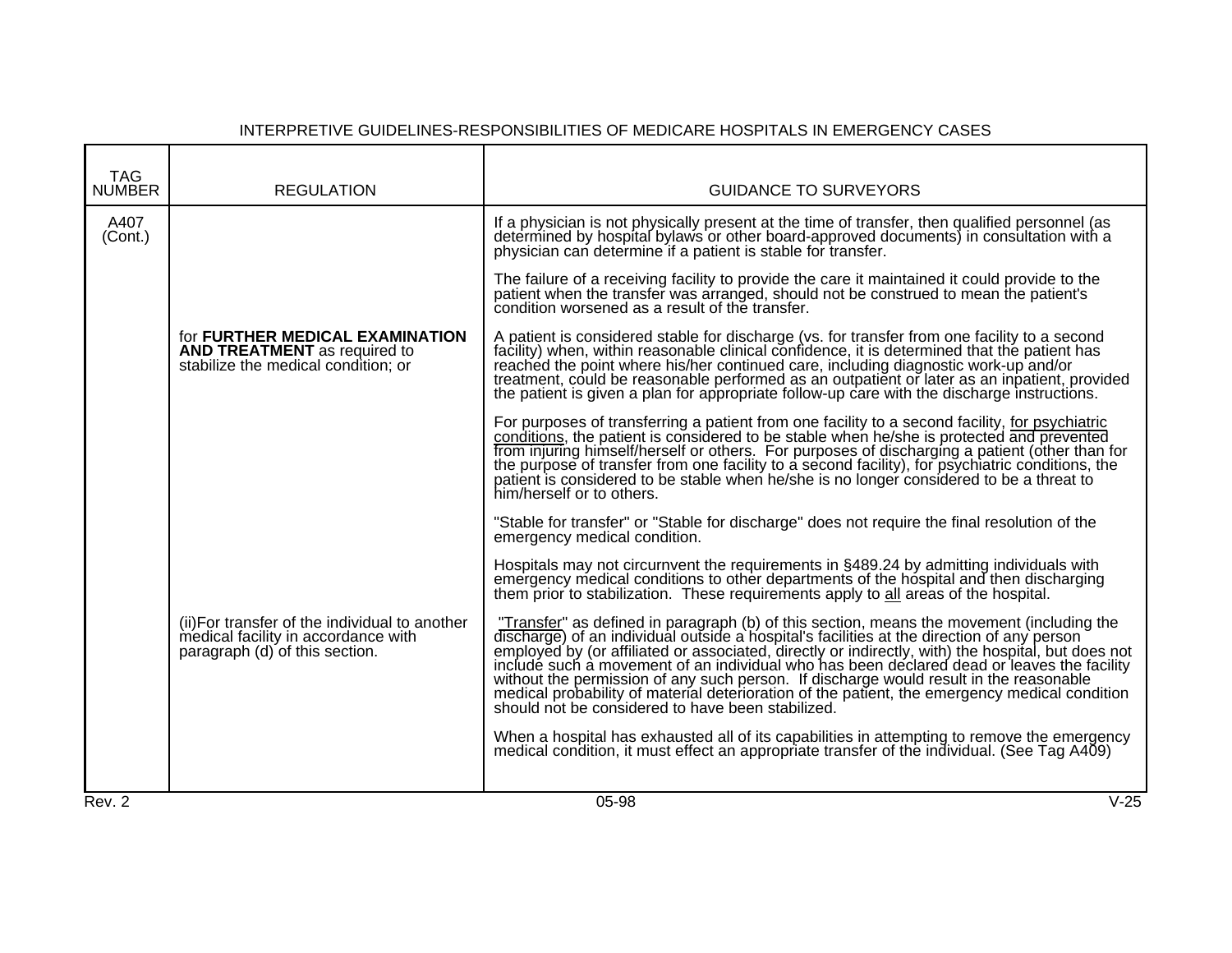| <b>TAG</b><br><b>NUMBER</b> | <b>REGULATION</b>                                                                                                                                                                                                                                                                                                                                                                                                                                                                                                                                                                                                                                                                                                                                                                                                                                                                                                                                                                                                                                                            | <b>GUIDANCE TO SURVEYORS</b>                                                                                                                                                                                                                                                                                                                                                                                                                                                                                                                                                                                                                                                                                                                                                                                                                                                                                                                                                                                                                                                                                                                                                                                                                                                                                                                                                                                                                                                                                                                                                                                                                                                                                                                                                                                                                                                                                                                                                                                                                                                                                                                                                 |
|-----------------------------|------------------------------------------------------------------------------------------------------------------------------------------------------------------------------------------------------------------------------------------------------------------------------------------------------------------------------------------------------------------------------------------------------------------------------------------------------------------------------------------------------------------------------------------------------------------------------------------------------------------------------------------------------------------------------------------------------------------------------------------------------------------------------------------------------------------------------------------------------------------------------------------------------------------------------------------------------------------------------------------------------------------------------------------------------------------------------|------------------------------------------------------------------------------------------------------------------------------------------------------------------------------------------------------------------------------------------------------------------------------------------------------------------------------------------------------------------------------------------------------------------------------------------------------------------------------------------------------------------------------------------------------------------------------------------------------------------------------------------------------------------------------------------------------------------------------------------------------------------------------------------------------------------------------------------------------------------------------------------------------------------------------------------------------------------------------------------------------------------------------------------------------------------------------------------------------------------------------------------------------------------------------------------------------------------------------------------------------------------------------------------------------------------------------------------------------------------------------------------------------------------------------------------------------------------------------------------------------------------------------------------------------------------------------------------------------------------------------------------------------------------------------------------------------------------------------------------------------------------------------------------------------------------------------------------------------------------------------------------------------------------------------------------------------------------------------------------------------------------------------------------------------------------------------------------------------------------------------------------------------------------------------|
| A407<br>(Cont.)             | (2) Refusal to consent to treatment. A<br>hospital meets the requirements of<br>paragraph $(c)(1)(i)$ of this section with<br>respect to an individual if the hospital<br>offers the individual the further medical<br>examination and treatment described in<br>that paragraph and informs the individual<br>(or a person acting on the individual's<br>behalf) of the risks and benefits to the<br>individual of the examination and<br>treatment, but the individual (or a person<br>acting on the individual's behalf) refuses<br>to consent to the examination and<br>treatment. The medical record must<br>contain a description of the examination,<br>treatment, or both if applicable, that was<br>refused by or on behalf of the individual.<br>The hospital must take all reasonable<br>steps to secure the individual's written<br>informed refusal (or that of a person<br>acting in his or her behalf). The written<br>document should indicate that the person<br>has been informed of the risks and<br>benefits of the examination or treatment,<br>or both. | Emergency medical conditions must be stabilized. If a woman is in labor, the hospital must<br>deliver the baby or transfer appropriately. She may not be transferred unless she, or a<br>legally responsible person acting on her behalf, requests a transfer or if a physician or other<br>qualified medical personnel, in consultation with a physician, certifies that the benefits to the<br>condition of the woman and/or the unborn child outweigh the risks associated with the<br>transfer.<br>If the individual's condition requires immediate medical stablizing treatment and the hospital<br>is not able to attend to that individual because the emergency department is operating<br>beyond its capacity, then the hospital should transfer the individual to a facility that has the<br>capability and capacity to treat the individual's emergency medical condition, it possible.<br>INTERPRETIVE GUIDELINES: §489.24(c)(2)<br>The medical record should reflect that screening, further examination, and/or treatment was<br>offered by the hospital prior to the individual's refusal.<br>In the event an individual refuses to consent to further examination or treatment, the hospital<br>must indicate in writing the risks/benefits of the examination and/or treatment; the reason's<br>for refusal; a description of the examination or treatment that was refused; and the steps<br>taken to try to secure the written, informed refusal if it was not secured.<br>Hospitals may not attempt to coerce individuals into making judgments against their best<br>interest by informing them that they will have to pay for their care if they remain, but that their care will be free or at low cost if they transfer to another hospital.<br>A hospital cannot be left without recourse if an individual refuses treatment, refuses to sign a<br>statement to that effect, and leaves against medical advice. Hospitals may document such<br>refusals as they see fit.<br>An individual may only refuse examination, treatment, or transfer on behalf of the patient if<br>the patient is incapable of making an informed choice for him/herself. |
| Rev. 2                      |                                                                                                                                                                                                                                                                                                                                                                                                                                                                                                                                                                                                                                                                                                                                                                                                                                                                                                                                                                                                                                                                              | $V-26$<br>05-98                                                                                                                                                                                                                                                                                                                                                                                                                                                                                                                                                                                                                                                                                                                                                                                                                                                                                                                                                                                                                                                                                                                                                                                                                                                                                                                                                                                                                                                                                                                                                                                                                                                                                                                                                                                                                                                                                                                                                                                                                                                                                                                                                              |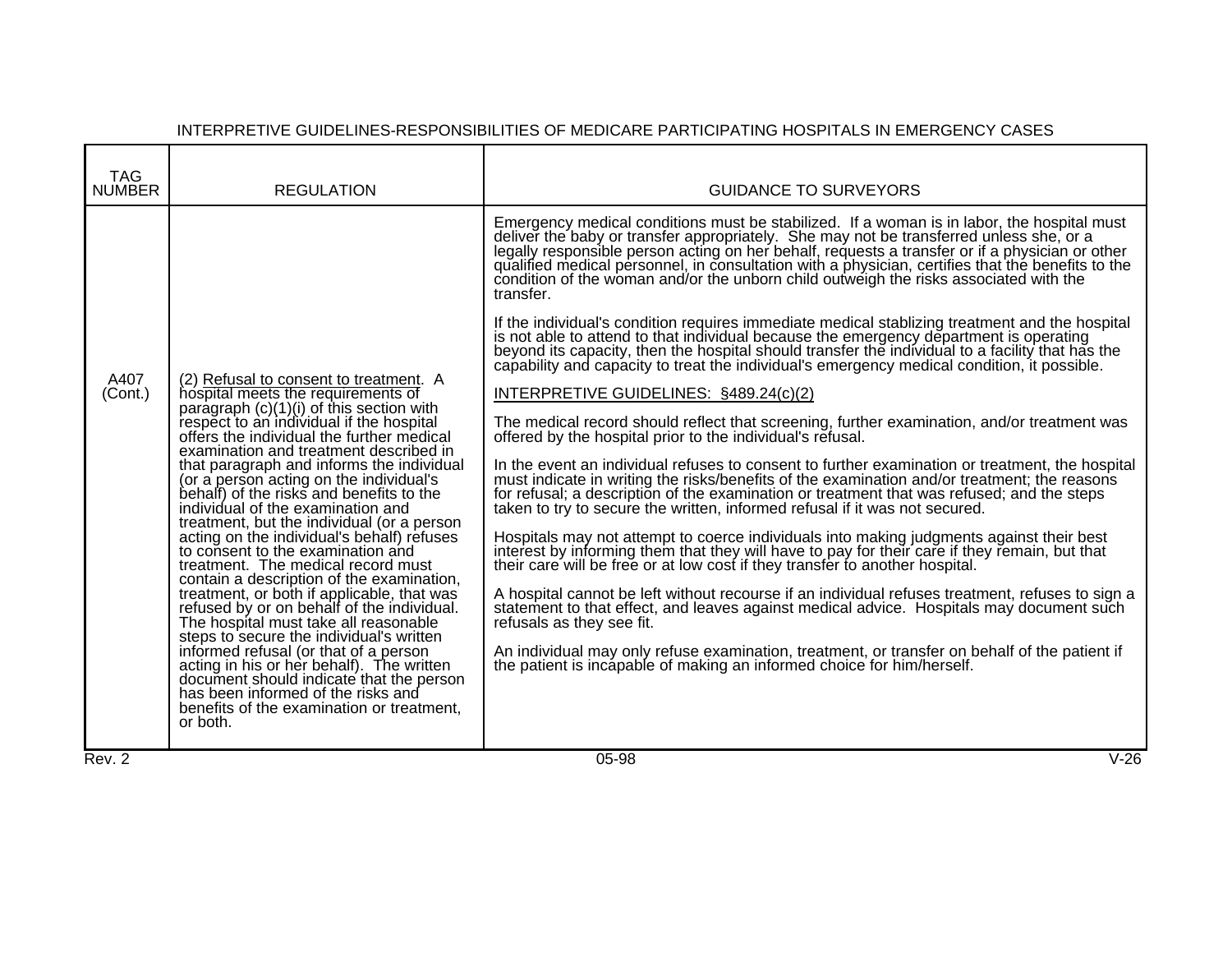| TAG<br><b>NUMBER</b> | <b>REGULATION</b>                                                                                                                                                                                                                                                                                                                                                                                                         | <b>GUIDANCE TO SURVEYORS</b>                                                                                                                                                                                                                                                                                                                                                                                                                                                                                                                                                                                                                                                                                                                                                                                                                                                                                                                                                                                                                                                                                                                                                                                                                                                                                                                       |
|----------------------|---------------------------------------------------------------------------------------------------------------------------------------------------------------------------------------------------------------------------------------------------------------------------------------------------------------------------------------------------------------------------------------------------------------------------|----------------------------------------------------------------------------------------------------------------------------------------------------------------------------------------------------------------------------------------------------------------------------------------------------------------------------------------------------------------------------------------------------------------------------------------------------------------------------------------------------------------------------------------------------------------------------------------------------------------------------------------------------------------------------------------------------------------------------------------------------------------------------------------------------------------------------------------------------------------------------------------------------------------------------------------------------------------------------------------------------------------------------------------------------------------------------------------------------------------------------------------------------------------------------------------------------------------------------------------------------------------------------------------------------------------------------------------------------|
| A408                 | (3) Delay in examination or treatment. A<br>participating hospital may not delay<br>providing an appropriate medical<br>screening examination required under<br>paragraph (a) of this section or further<br>medical examination and treatment<br>required under paragraph (c) in order to<br>inquire about the individual's method of<br>payment or insurance status.                                                     | INTERPRETIVE GUIDELINES: §489.24(c)(3)<br>Hospitals should not delay in providing a medical screening examination or necessary<br>stabilizing treatment by inquiring about an individual's ability to pay for care. All individuals who have an emergency medical condition must be served, regardless of the answers the<br>individual may give to the insurance questions asked during the registration process. In<br>addition, a hospital may not delay screening or treatment to any individual while it verifies the information provided. However, hospitals may continue to follow reasonable registration<br>processes for individuals presenting with an emergency medical condition. Reasonable<br>registration processes may include requesting information about insurance as long as these<br>procedures do not delay screening or treatment.<br>If a delay in screening was due to an unusual internal crisis whereby it was simply not within<br>the capability of the hospital to provide an appropriate screening examination at the time the<br>individual came to the hospital (e.g., mass casualty occupying all the hospital's resources for a time period), interviews with staff members should elicit this information.<br>This requirement applies equally to both the referring and the receiving (recipient) hospital. |
| A409                 | (d) Restricting transfer until the individual<br>is stabilized.--<br>(1) General.<br>If an individual at a hospital has an<br>emergency medical condition that has not<br>been stabilized (as defined in paragraph<br>(b) of this section), the hospital may not<br>transfer the individual unless--<br>(i) The transfer is an appropriate transfer<br>(within the meaning of paragraph $(d)(2)$ of<br>this section); and | INTERPRETIVE GUIDELINES: §489.24(d)(1)<br>(See the definition of "Stable for transfer" at Tag A407)<br>INTERPRETIVE GUIDELINES: §489.24(d)(1)(i)<br>There are 4 requirements of an "appropriate" transfer. These requirements are found in $\S$ \$489.24(d)(2)(i), 489.24(d)(2)(ii), 489.24(d)(2)(iii), and 489.24(d)(2)(iv).                                                                                                                                                                                                                                                                                                                                                                                                                                                                                                                                                                                                                                                                                                                                                                                                                                                                                                                                                                                                                      |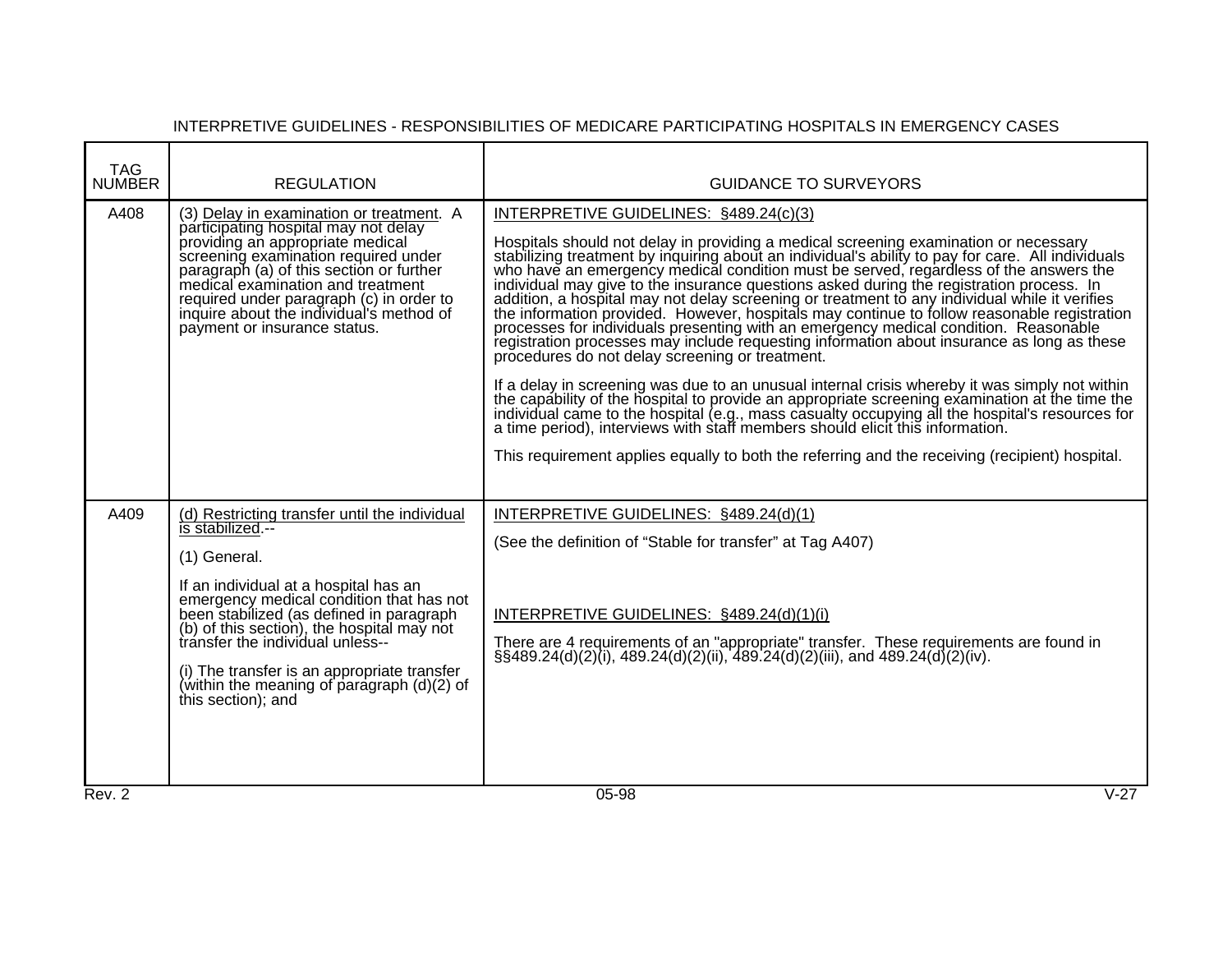| <b>TAG</b><br><b>NUMBER</b> | <b>REGULATION</b>                                                                                                                                                                                                                                                                                                                                                                                                                                                                                                                                                         | <b>GUIDANCE TO SURVEYORS</b>                                                                                                                                                                                                                                                                                                                                                                                                                                                                                                                                                                                                                                                                                                                                                                                                                                                                                                                                                                                                                                                                                                                                                                |
|-----------------------------|---------------------------------------------------------------------------------------------------------------------------------------------------------------------------------------------------------------------------------------------------------------------------------------------------------------------------------------------------------------------------------------------------------------------------------------------------------------------------------------------------------------------------------------------------------------------------|---------------------------------------------------------------------------------------------------------------------------------------------------------------------------------------------------------------------------------------------------------------------------------------------------------------------------------------------------------------------------------------------------------------------------------------------------------------------------------------------------------------------------------------------------------------------------------------------------------------------------------------------------------------------------------------------------------------------------------------------------------------------------------------------------------------------------------------------------------------------------------------------------------------------------------------------------------------------------------------------------------------------------------------------------------------------------------------------------------------------------------------------------------------------------------------------|
| A409<br>(Cont.)             | $(ii)(A)$ The individual (or a legally<br>responsible person acting on the<br>individual's behalf) requests the transfer<br>after being informed of the hospital's<br>obligations under this section and of the<br>risk of transfer. The request must be in<br>writing and indicate the reasons for the<br>request as well as indicate that he or she<br>is aware of the risks and benefits of the<br>transfer:                                                                                                                                                           | INTERPRETIVE GUIDELINES: §489.24(d)(1)(ii)(A)<br>The request must contain a brief statement of the hospital's obligations under the statute and<br>the benefits and risks that were outlined to the person signing the request.<br>Any transfer of an individual with an emergency medical condition must be initiated by either<br>a written request for transfer or a physician's certification. If both are provided (as is often<br>the case), the individual must still be informed of the risks vs. benefits of the transfer.<br>The request must be made a part of the individual's medical record, and a copy of the<br>request should be sent to the receiving (recipient) facility along with the individual<br>transferred.<br>If an individual's request for transfer is obtained by coercion or by misrepresenting the<br>hospital's obligations to provide a medical screening examination and treatment for an<br>emergency medical condition or labor, the request does not meet the hospital's obligations                                                                                                                                                                 |
| A409<br>(Cont.)             | $(ii)(B)$ A physician (within the meaning of<br>$\hat{\S}$ 1861(r)(1) of the Act) has signed a<br>certification that, based upon the<br>information available at the time of<br>transfer, the medical benefits reasonably<br>expected from the provision of<br>appropriate medical treatment at another<br>medical facility outweigh the increased<br>risks to the individual or, in the case of a<br>woman in labor, to the unborn child, from<br>being transferred. The certification must<br>contain a summary of the risks and<br>benefits upon which it is based; or | under these regulations.<br>INTERPRETIVE GUIDELINES: §489.24(d)(1)(ii)(B)<br>Section 1861(r) of the Act defines physicians as:<br>A doctor of medicine or osteopathy. (This provision is not to be construed to limit the<br>authority of a doctor of medicine or osteopathy to delegate tasks to other qualified health care personnel to the extent recognized under State law or a State's regulatory mechanism);<br>(ii) A doctor of dental surgery or dental medicine who is legally authorized to practice dentistry by the State and who is acting within the scope of his or her license;<br>(iii) A doctor of podiatric medicine, but only with respect to functions which he or she is<br>legally authorized by the State to perform;<br>(iv) A doctor of optometry who is legally authorized to practice optometry by the State, but<br>only with respect to services related to the condition of aphakia; or<br>(v) A chiropractor who is licensed by the State or legally authorized to perform the services<br>of a chiropractor, but only with respect to treatment by means of manual manipulation of the<br>spine to correct a subluxation demonstrated by X-ray to exist. |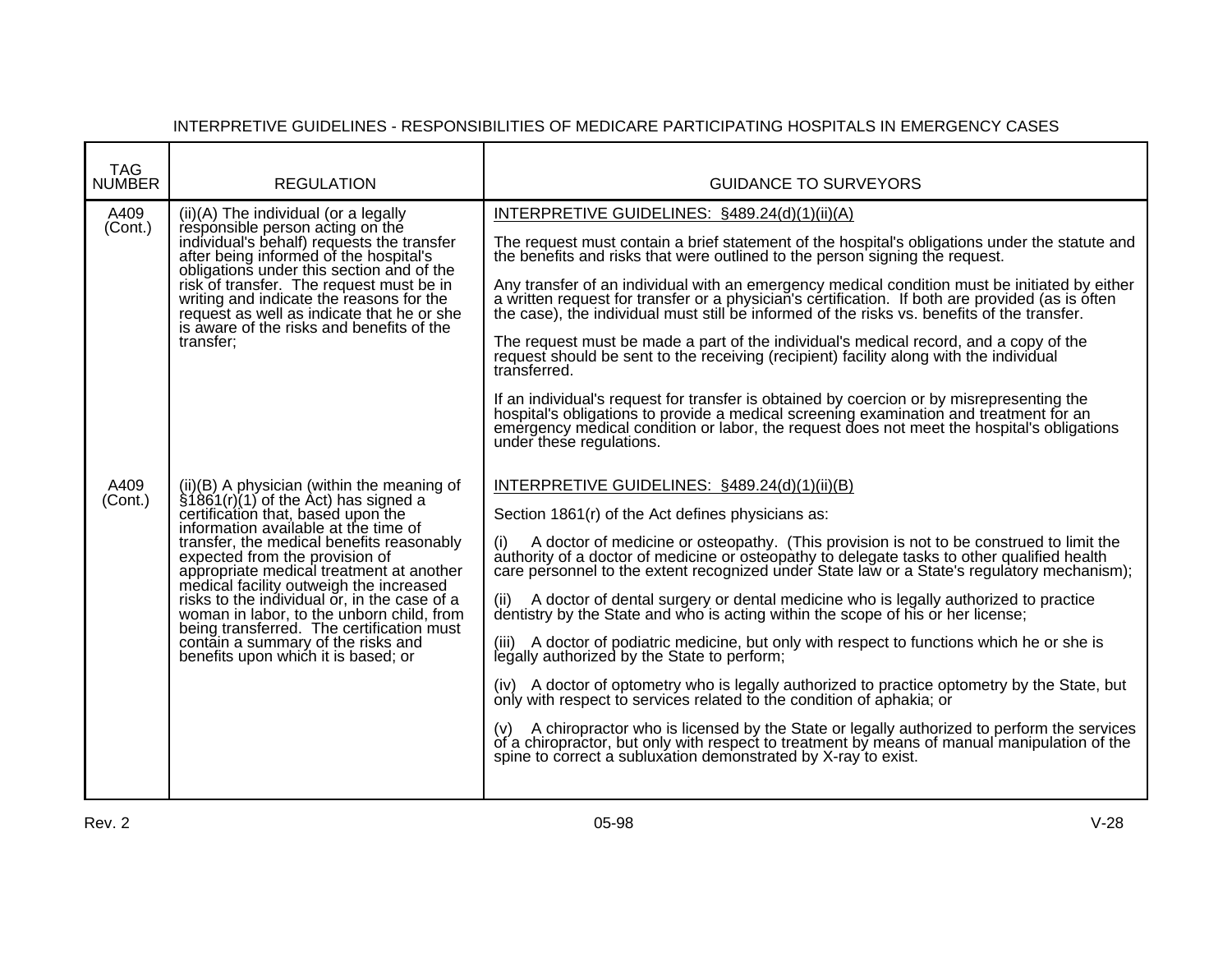| TAG<br><b>NUMBER</b> | <b>REGULATION</b> | <b>GUIDANCE TO SURVEYORS</b>                                                                                                                                                                                                                                                                                                                                                                                                                                                                                                                                                                                                                                                                                                                                                                                                                                                                                                                                                                                                                                                                                                                                                                                                                                                                                                                                                                                                                                                                                                                                                                                                                                                                                                                                                                                                                                                                                                                                                                                                                                                                                                                                      |
|----------------------|-------------------|-------------------------------------------------------------------------------------------------------------------------------------------------------------------------------------------------------------------------------------------------------------------------------------------------------------------------------------------------------------------------------------------------------------------------------------------------------------------------------------------------------------------------------------------------------------------------------------------------------------------------------------------------------------------------------------------------------------------------------------------------------------------------------------------------------------------------------------------------------------------------------------------------------------------------------------------------------------------------------------------------------------------------------------------------------------------------------------------------------------------------------------------------------------------------------------------------------------------------------------------------------------------------------------------------------------------------------------------------------------------------------------------------------------------------------------------------------------------------------------------------------------------------------------------------------------------------------------------------------------------------------------------------------------------------------------------------------------------------------------------------------------------------------------------------------------------------------------------------------------------------------------------------------------------------------------------------------------------------------------------------------------------------------------------------------------------------------------------------------------------------------------------------------------------|
| A409<br>(Cont.)      |                   | The regulation requires an express written certification. Physician certification cannot simply<br>be implied from the findings in the medical record and the fact that the patient was<br>transferred.<br>The certification must state the reason(s) for transfer. The narrative rationale need not be a<br>lengthy discussion of the individual's medical condition reiterating facts already contained in<br>the medical record, but it should give a complete picture of the benefits to be expected from appropriate care at the receiving (recipient) facility and the risks associated with the transfer,<br>including the time away from an acute care setting necessary to effect the transfer.<br>This rationale may be on the certification form or in the medical record. In cases where the<br>individual's medical record does not include a certification, give the hospital the opportunity<br>to retrieve the certification. Certifications may not be backdated. Document the hospital's<br>response.<br>Regardless of practices within a State, a woman in labor may be transferred only if she or<br>her representative requests the transfer or if a physician or other qualified medical personnel<br>signs a certification that the benefits outweigh the risks. If the hospital does not provide<br>obstetrical services, the benefits of a transfer may outweigh the risks. A hospital cannot cite<br>State law or practice as the basis for the transfer.<br>Hospitals that are not capable of handling high-risk deliveries or high-risk infants often have<br>written transfer agreements with facilities capable of handling high-risk cases. The hospital<br>must still meet the screening, treatment, and transfer requirements.<br>The certification that the benefits reasonably expected from the provision of appropriate<br>medical treatment at another medical facility outweigh the risk of the transfer is not required<br>for transfers of individuals who no longer have an emergency medical condition.<br>The date and time of the physician certification should closely match the date and time of<br>the transfer. |
| Rev. 2               |                   | $V-29$<br>$05-98$                                                                                                                                                                                                                                                                                                                                                                                                                                                                                                                                                                                                                                                                                                                                                                                                                                                                                                                                                                                                                                                                                                                                                                                                                                                                                                                                                                                                                                                                                                                                                                                                                                                                                                                                                                                                                                                                                                                                                                                                                                                                                                                                                 |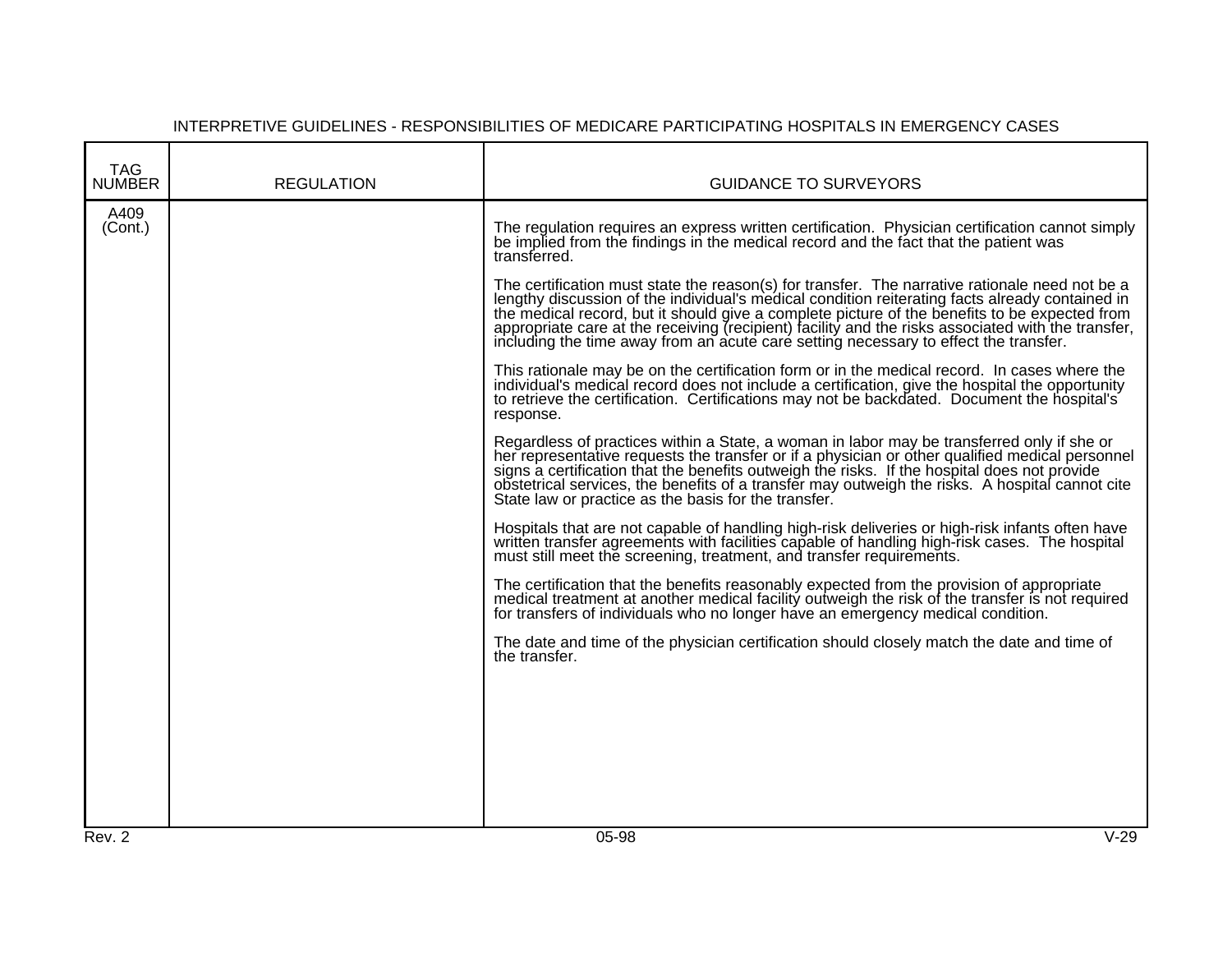| <b>TAG</b><br><b>NUMBER</b> | <b>REGULATION</b>                                                                                                                                                                                                                                                                                                                                                                                                                                                                                                                                                                                                                                                                                                                                                                                                                                                                                                                                                                          | <b>GUIDANCE TO SURVEYORS</b>                                                                                                                                                                                                                                                                                                                                                                                                                                                                                                                                                                                                                                                                                                                                                                                                                                                                                                                                                                                                                                                                                                                                                                                                                                                                                                               |        |
|-----------------------------|--------------------------------------------------------------------------------------------------------------------------------------------------------------------------------------------------------------------------------------------------------------------------------------------------------------------------------------------------------------------------------------------------------------------------------------------------------------------------------------------------------------------------------------------------------------------------------------------------------------------------------------------------------------------------------------------------------------------------------------------------------------------------------------------------------------------------------------------------------------------------------------------------------------------------------------------------------------------------------------------|--------------------------------------------------------------------------------------------------------------------------------------------------------------------------------------------------------------------------------------------------------------------------------------------------------------------------------------------------------------------------------------------------------------------------------------------------------------------------------------------------------------------------------------------------------------------------------------------------------------------------------------------------------------------------------------------------------------------------------------------------------------------------------------------------------------------------------------------------------------------------------------------------------------------------------------------------------------------------------------------------------------------------------------------------------------------------------------------------------------------------------------------------------------------------------------------------------------------------------------------------------------------------------------------------------------------------------------------|--------|
| A409<br>(Cont.)             | (c) If a physician is not physically present<br>in the emergency department at the time<br>an individual is transferred, a qualified<br>medical person (as determined by the<br>hospital in its by-laws or rules and<br>regulations) has signed a certification<br>described in paragraph $(d)(1)(ii)(B)$ of this<br>section after a physician (as defined in<br>section $1861(r)(1)$ of the Act), in<br>consultation with the qualified medical<br>person, agrees with the certification and<br>subsequently countersigns the<br>certification. The certification must<br>contain a summary of the risks and<br>benefits upon which it is based.<br>$(d)(2)$ A TRANSFER to another medical<br>facility will be <b>APPROPRIATE</b> only in<br>those cases in which--<br>(i) The transferring hospital provides<br>medical treatment within its capacity that<br>minimizes the risks to the individual's<br>health and, in the case of a woman in<br>labor, the health of the unborn child; | INTERPRETIVE GUIDELINES: §489.24(d)(1)(C)<br>Individuals other than physicians may sign the certification of benefits versus risks of a<br>transfer. These individuals must be identified in hospital bylaws, rules and regulations, or<br>another board-approved document.<br>If a certification of benefits versus risks was signed by a qualified medical person, a<br>physician's countersignature must be present. Hospital by-laws or policies and procedures<br>will describe the maximum amount of time allowed to obtain physician countersignatures on<br>hospital documents.<br>INTERPRETIVE GUIDELINES: §489.24(d)(2)(i)<br>This is the first requirement of an appropriate transfer.<br>The provision of treatment to minimize the risks of transfer is merely one of the 4<br>requirements of an appropriate transfer. If the patient requires treatment, it must be<br>sufficient so that no material deterioration is likely to occur or result from the transfer.<br>NOTE:<br>The 4 requirements of an "appropriate" transfer are applied only if the transfer is<br>to another medical facility. In other words, the hospital has the alternative of<br>either (1) providing treatment to stabilize the emergency medical condition and<br>subsequently discharging or transferring the individual, or (2) appropriately |        |
|                             |                                                                                                                                                                                                                                                                                                                                                                                                                                                                                                                                                                                                                                                                                                                                                                                                                                                                                                                                                                                            | transferring an unstabilized individual to another medical facility if the emergency<br>medical condition still exists. There is no "third" option of simply "referring" the<br>individual away after performing step one (treatment to minimize the risk of<br>transfer) of the 4 transfer requirements of an appropriate transfer.                                                                                                                                                                                                                                                                                                                                                                                                                                                                                                                                                                                                                                                                                                                                                                                                                                                                                                                                                                                                       |        |
| Rev. 2                      |                                                                                                                                                                                                                                                                                                                                                                                                                                                                                                                                                                                                                                                                                                                                                                                                                                                                                                                                                                                            | 05-98                                                                                                                                                                                                                                                                                                                                                                                                                                                                                                                                                                                                                                                                                                                                                                                                                                                                                                                                                                                                                                                                                                                                                                                                                                                                                                                                      | $V-30$ |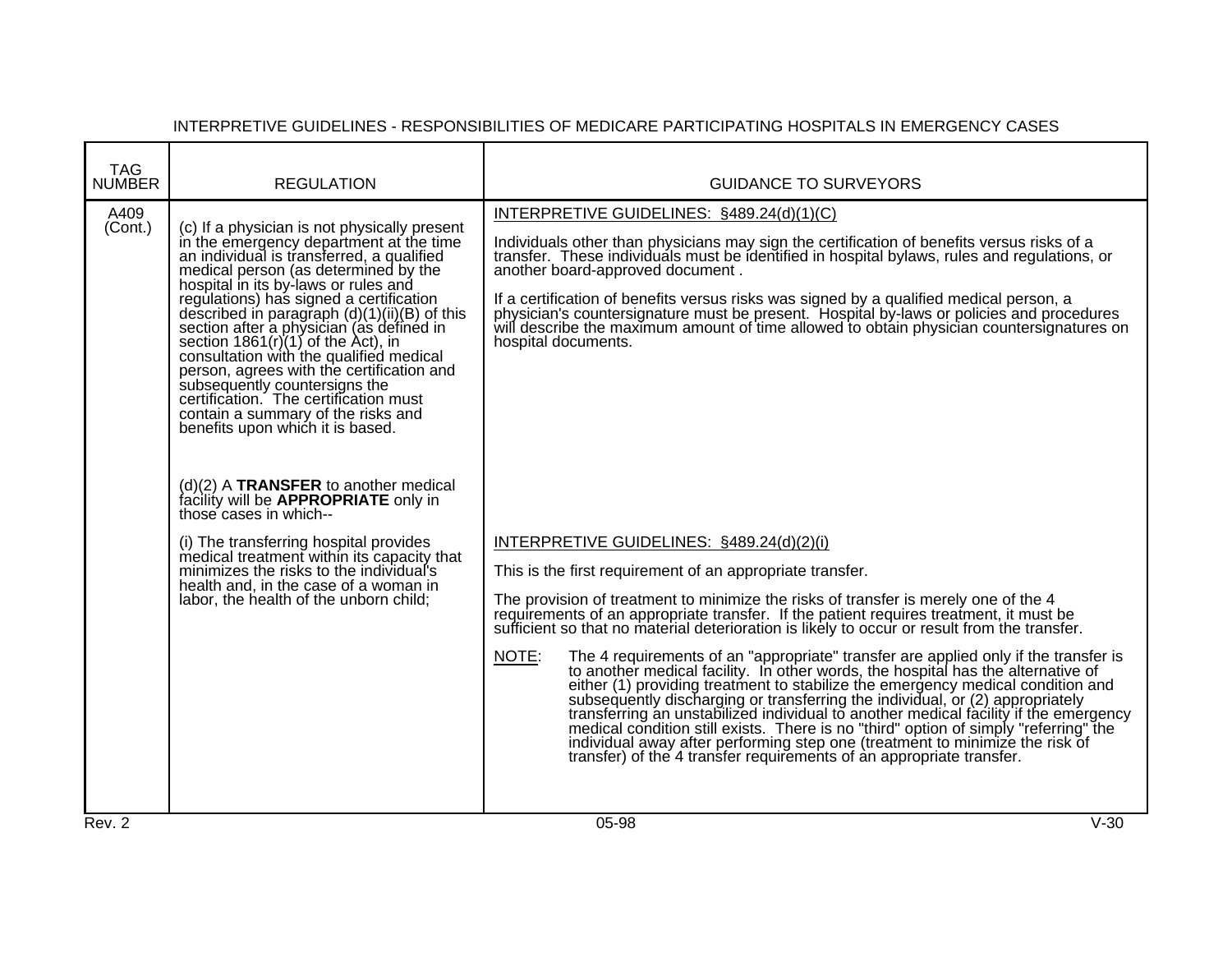| <b>TAG</b><br><b>NUMBER</b> | <b>REGULATION</b> | <b>GUIDANCE TO SURVEYORS</b>                                                                                                                                                                                                                                                                                                                                                                                                                                                                                                                         |
|-----------------------------|-------------------|------------------------------------------------------------------------------------------------------------------------------------------------------------------------------------------------------------------------------------------------------------------------------------------------------------------------------------------------------------------------------------------------------------------------------------------------------------------------------------------------------------------------------------------------------|
|                             |                   |                                                                                                                                                                                                                                                                                                                                                                                                                                                                                                                                                      |
| A409<br>(Cont.)             |                   | If a patient is moved to another part of the hospital, the transfer requirements are not applicable because technically the patient has not been transferred.                                                                                                                                                                                                                                                                                                                                                                                        |
|                             |                   | If an individual is moved to a diagnostic facility owned by another hospital with the intention of<br>returning to the first hospital, an appropriate transfer (within the meaning of paragraph (d)(2) of<br>this subsection) must s<br>with Hospital B (Hospital B houses the CT Scanner), if Hospital A sends the individual to<br>Hospital B for a CT scan as part of the appropriate medical screening examination to determine whether the individual has an emergency medical condition, the appropriate transfer<br>requirements must be met. |
|                             |                   | After the investigation of the transferring hospital, call or go to the receiving (recipient) facility<br>and determine whether the receiving (recipient) facility verifies the transferring hospital's<br>information. In cases of                                                                                                                                                                                                                                                                                                                  |
|                             |                   | Review the transfer logs for the entire hospital, not merely the emergency department.<br>Examine the following for appropriate transfers:                                                                                                                                                                                                                                                                                                                                                                                                           |
|                             |                   | Transfers to off-site testing facilities and return;<br>o                                                                                                                                                                                                                                                                                                                                                                                                                                                                                            |
|                             |                   | Death or significant adverse outcomes;<br>o                                                                                                                                                                                                                                                                                                                                                                                                                                                                                                          |
|                             |                   | Refusals of examination, treatment, or transfer;<br>o                                                                                                                                                                                                                                                                                                                                                                                                                                                                                                |
|                             |                   | Patients leaving against medical advise (AMA);<br>$\circ$                                                                                                                                                                                                                                                                                                                                                                                                                                                                                            |
|                             |                   | Returns to the emergency department within 48 hours; and<br>$\Omega$                                                                                                                                                                                                                                                                                                                                                                                                                                                                                 |
|                             |                   | o Emergency department visits where the patient is logged in for an unreasonable amount of time before the time indicated for commencement of the medical screening examination.                                                                                                                                                                                                                                                                                                                                                                     |
|                             |                   |                                                                                                                                                                                                                                                                                                                                                                                                                                                                                                                                                      |
| Rev. 2                      |                   | $V-31$<br>05-98                                                                                                                                                                                                                                                                                                                                                                                                                                                                                                                                      |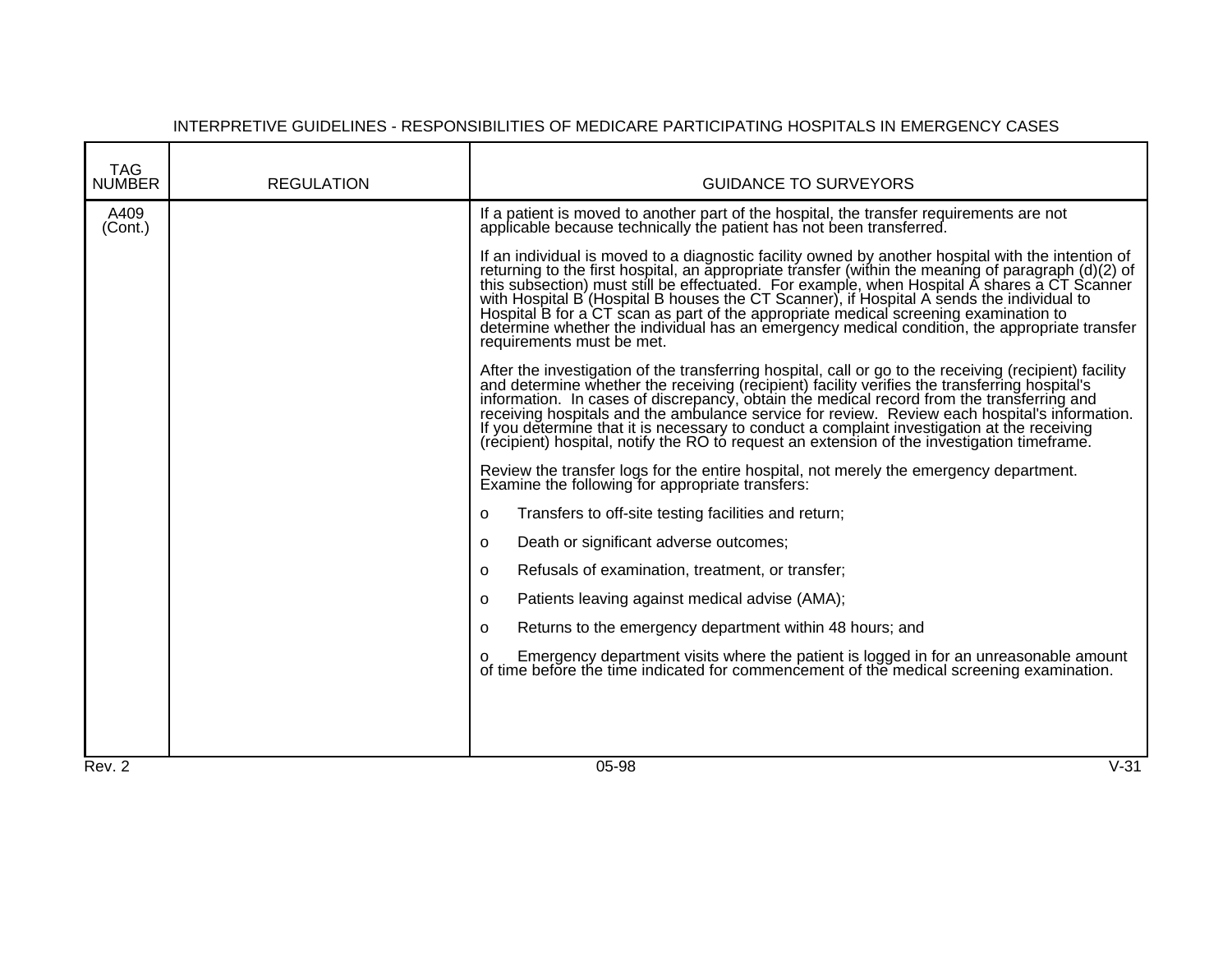| <b>TAG</b><br><b>NUMBER</b> | <b>REGULATION</b>                                                                                                                                                                                                                                                                                                                                                                                                                                                                                                                                                                                                                                                                                    | <b>GUIDANCE TO SURVEYORS</b>                                                                                                                                                                                                                                                                                                                                                                                                                                                                                        |        |
|-----------------------------|------------------------------------------------------------------------------------------------------------------------------------------------------------------------------------------------------------------------------------------------------------------------------------------------------------------------------------------------------------------------------------------------------------------------------------------------------------------------------------------------------------------------------------------------------------------------------------------------------------------------------------------------------------------------------------------------------|---------------------------------------------------------------------------------------------------------------------------------------------------------------------------------------------------------------------------------------------------------------------------------------------------------------------------------------------------------------------------------------------------------------------------------------------------------------------------------------------------------------------|--------|
| A409                        | (ii) The receiving facility -- (A) Has<br>available space and qualified personnel                                                                                                                                                                                                                                                                                                                                                                                                                                                                                                                                                                                                                    | INTERPRETIVE GUIDELINES: §489.24(d)(2)(ii)                                                                                                                                                                                                                                                                                                                                                                                                                                                                          |        |
| (Cont.)                     | for the treatment of the individual; and (B)                                                                                                                                                                                                                                                                                                                                                                                                                                                                                                                                                                                                                                                         | This is the second requirement of an appropriate transfer.                                                                                                                                                                                                                                                                                                                                                                                                                                                          |        |
|                             | Has agreed to accept transfer of the<br>individual and to provide appropriate<br>medical treatment:                                                                                                                                                                                                                                                                                                                                                                                                                                                                                                                                                                                                  | The transferring hospital must obtain permission from the receiving (recipient) hospital to<br>transfer an individual. The transferring hospital should document its communication with the<br>receiving (recipient) hospital, including the date and time of the transfer request and the<br>name of the person accepting the transfer.                                                                                                                                                                            |        |
| A409                        | (iii) The transferring hospital sends to the                                                                                                                                                                                                                                                                                                                                                                                                                                                                                                                                                                                                                                                         | INTERPRETIVE GUIDELINES: §489.24(d)(2)(iii)                                                                                                                                                                                                                                                                                                                                                                                                                                                                         |        |
| (Cont.)                     | receiving facility all medical records (or<br>copies thereof) related to the emergency<br>condition which the individual has                                                                                                                                                                                                                                                                                                                                                                                                                                                                                                                                                                         | This is the third requirement of an appropriate transfer.                                                                                                                                                                                                                                                                                                                                                                                                                                                           |        |
|                             | presented that are available at the time of<br>the transfer, including available history,<br>records related to the individual's                                                                                                                                                                                                                                                                                                                                                                                                                                                                                                                                                                     | Individuals being transferred to another hospital must be accompanied by necessary<br>medical records.                                                                                                                                                                                                                                                                                                                                                                                                              |        |
|                             | emergency medical condition,<br>observations of signs or symptoms,                                                                                                                                                                                                                                                                                                                                                                                                                                                                                                                                                                                                                                   | To the extent that services are performed before transfer, those services should be reflected<br>in the medical records transferred.                                                                                                                                                                                                                                                                                                                                                                                |        |
|                             | preliminary diagnosis, results of<br>diagnostic studies or telephone reports of<br>the studies, treatment provided, results of<br>any tests and the informed written<br>consent or certification (or copy thereof)<br>required under paragraph (d)(1)(ii) of this<br>section, and the name and address of any<br>on-call physician (described in paragraph)<br>(f) of this section) who has refused or<br>failed to appear within a reasonable time<br>to provide necessary stabilizing<br>treatment. Other records (e.g., test<br>results not yet available or historical<br>records not readily available from the<br>hospital's files) must be sent as soon as<br>practicable after transfer; and | If transfer is in an individual's best interest, it should not be delayed until records are<br>retrieved or test results come back from the laboratory. Whatever medical records are<br>available at the time the individual is transferred should be sent to the receiving (recipient)<br>hospital with the patient. Test results that become available after the individual is<br>transferred should be telephoned to the receiving (recipient) hospital, and then mailed or<br>sent via electronic transmission. |        |
| A409<br>(Cont.)             | (iv) The transfer is effected through                                                                                                                                                                                                                                                                                                                                                                                                                                                                                                                                                                                                                                                                | INTERPRETIVE GUIDELINES: §489.24(d)(2)(iv)                                                                                                                                                                                                                                                                                                                                                                                                                                                                          |        |
|                             | qualified personnel and transportation<br>equipment, as required, including the use                                                                                                                                                                                                                                                                                                                                                                                                                                                                                                                                                                                                                  | This is the fourth requirement of an appropriate transfer.                                                                                                                                                                                                                                                                                                                                                                                                                                                          |        |
|                             | of necessary and medically appropriate<br>life support measures during the transfer.                                                                                                                                                                                                                                                                                                                                                                                                                                                                                                                                                                                                                 | Emergency medical technicians may not always be "qualified personnel" for purposes of<br>transferring an individual under these regulations. Depending on the individual's condition,<br>there may be situations in which a physician's presence or some other specialist's presence<br>might be mandatory. The physician at the sending hospital (and not the receiving hospital)<br>has the responsibility to determine appropriate mode, equipment, and attendants for<br>transfer.                              |        |
| Rev. 2                      |                                                                                                                                                                                                                                                                                                                                                                                                                                                                                                                                                                                                                                                                                                      | 05-98                                                                                                                                                                                                                                                                                                                                                                                                                                                                                                               | $V-32$ |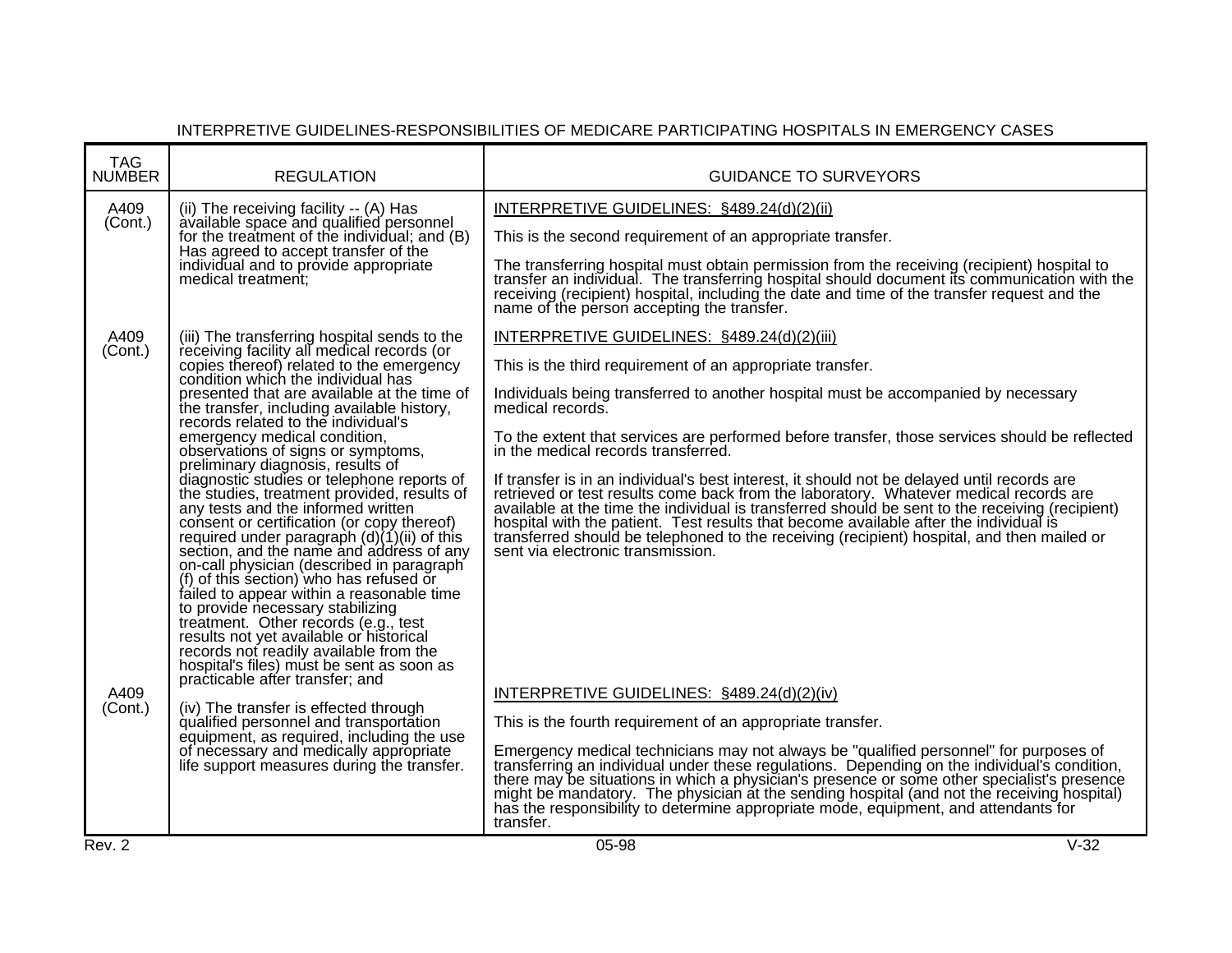| <b>TAG</b><br><b>NUMBER</b> | <b>REGULATION</b>                                                                                                                                                                                                                                                                                                                                                                                                                                                                                                                                                                                                                                                                                                                                                                                                                                                                                                                                                                                                              | <b>GUIDANCE TO SURVEYORS</b>                                                                                                                                                                                                                                                                                         |
|-----------------------------|--------------------------------------------------------------------------------------------------------------------------------------------------------------------------------------------------------------------------------------------------------------------------------------------------------------------------------------------------------------------------------------------------------------------------------------------------------------------------------------------------------------------------------------------------------------------------------------------------------------------------------------------------------------------------------------------------------------------------------------------------------------------------------------------------------------------------------------------------------------------------------------------------------------------------------------------------------------------------------------------------------------------------------|----------------------------------------------------------------------------------------------------------------------------------------------------------------------------------------------------------------------------------------------------------------------------------------------------------------------|
| A409<br>(Cont.)             |                                                                                                                                                                                                                                                                                                                                                                                                                                                                                                                                                                                                                                                                                                                                                                                                                                                                                                                                                                                                                                | While the hospital is ultimately responsible for ensuring that the transfer is effected<br>appropriately, the hospital may meet its obligations as it sees fit. These regulations do not<br>require that a hospital operate an emergency medical transportation service.                                             |
| A410                        | (4) Refusal to consent to transfer. A<br>hospital meets the requirements of<br>paragraph (c)(1)(ii) of this section with<br>respect to an individual if the hospital<br>offers to transfer the individual to another<br>medical facility in accordance with<br>paragraph (d) of this section and informs<br>the individual (or a person acting on his or<br>her behalf) of the risks and benefits to the<br>individual of the transfer, but the<br>individual (or a person acting on the<br>individual's behalf) refuses to consent to<br>the transfer. The hospital must take all<br>reasonable steps to secure the<br>individual's written informed refusal (or<br>that of a person acting on his or her<br>behalf). The written document must<br>indicate the person has been informed of<br>the risks and benefits of the transfer and<br>the reasons for the individual's refusal.<br>The medical record must contain a<br>description of the proposed transfer that<br>was refused by or on behalf of the<br>individual. | INTERPRETIVE GUIDELINES: §489.24(c)(4)<br>A hospital cannot be left without recourse if an individual or the individual's representative<br>refuses transfer and also refuses to sign a statement to that effect. Hospitals may document<br>such refusals as they see fit.<br>INTERPRETIVE GUIDELINES: §489.24(d)(3) |
|                             | (3) A participating hospital may not<br>penalize or take adverse action against a<br>physician or a qualified medical person<br>described in paragraph $(d)(1)(ii)(C)$ of this<br>section because the physician or qualified<br>medical person refuses to authorize the<br>transfer of an individual with an<br>emergency medical condition that has not<br>been stabilized, or against any hospital<br>employee because the employee reports<br>a violation of a requirement of this<br>section.                                                                                                                                                                                                                                                                                                                                                                                                                                                                                                                              | A "participating hospital" means a hospital that has entered into a provider agreement under<br>$$1866$ of the Act.                                                                                                                                                                                                  |
| Rev. 2                      |                                                                                                                                                                                                                                                                                                                                                                                                                                                                                                                                                                                                                                                                                                                                                                                                                                                                                                                                                                                                                                | $V-33$<br>$05-98$                                                                                                                                                                                                                                                                                                    |